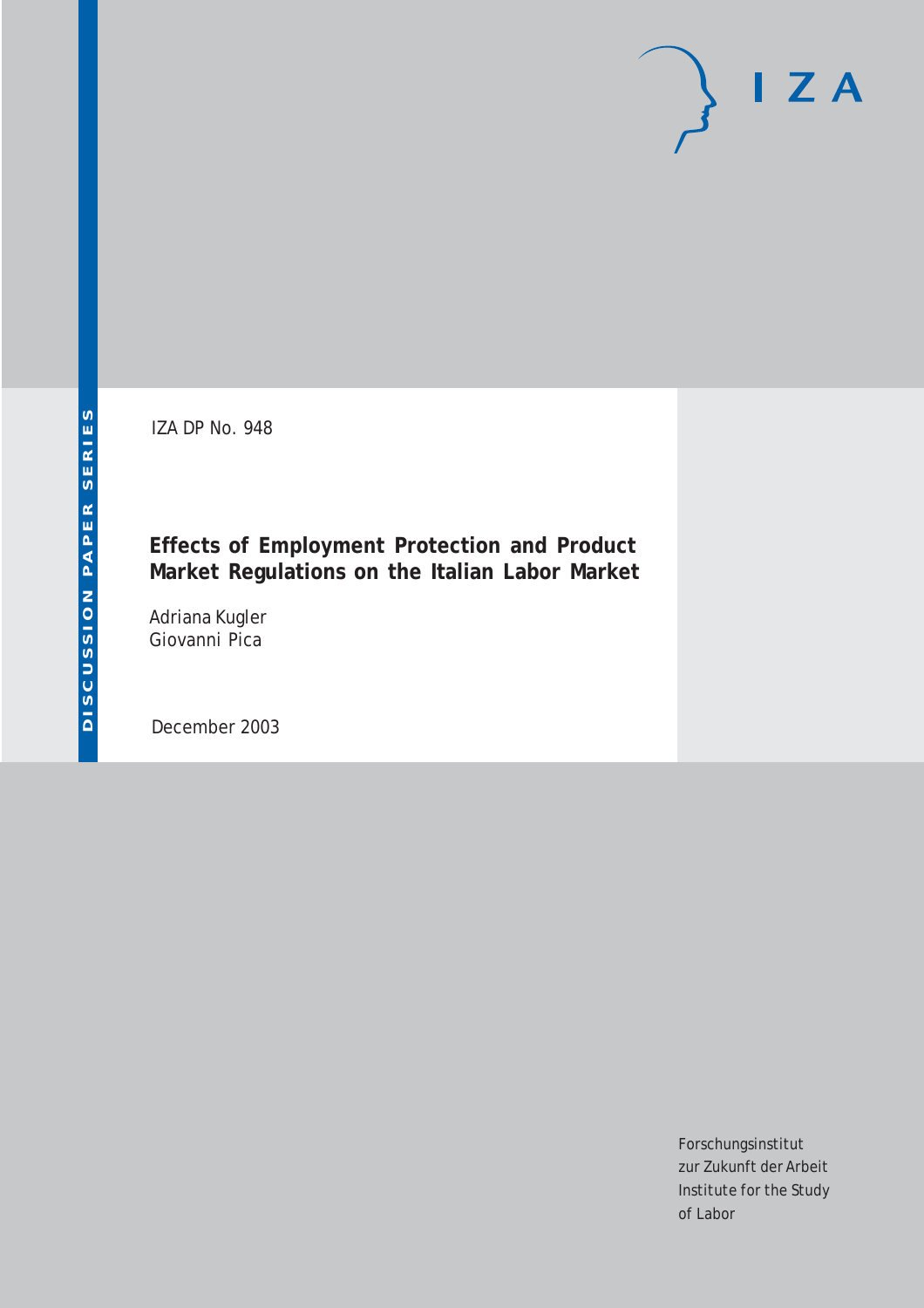# **Effects of Employment Protection and Product Market Regulations on the Italian Labor Market**

### **Adriana Kugler**

*University of Houston, Universitat Pompeu Fabra, CEPR and IZA Bonn* 

### **Giovanni Pica**

*University of Southampton* 

### Discussion Paper No. 948 December 2003

IZA

P.O. Box 7240 D-53072 Bonn Germany

 $Tel + 49-228-3894-0$ Fax: +49-228-3894-210 Email: [iza@iza.org](mailto:iza@iza.org)

This Discussion Paper is issued within the framework of IZA's research area *Evaluation of Labor Market Policies and Projects.* Any opinions expressed here are those of the author(s) and not those of the institute. Research disseminated by IZA may include views on policy, but the institute itself takes no institutional policy positions.

The Institute for the Study of Labor (IZA) in Bonn is a local and virtual international research center and a place of communication between science, politics and business. IZA is an independent, nonprofit limited liability company (Gesellschaft mit beschränkter Haftung) supported by Deutsche Post World Net. The center is associated with the University of Bonn and offers a stimulating research environment through its research networks, research support, and visitors and doctoral programs. IZA engages in (i) original and internationally competitive research in all fields of labor economics, (ii) development of policy concepts, and (iii) dissemination of research results and concepts to the interested public. The current research program deals with (1) mobility and flexibility of labor, (2) internationalization of labor markets, (3) welfare state and labor market, (4) labor markets in transition countries, (5) the future of labor, (6) evaluation of labor market policies and projects and (7) general labor economics.

IZA Discussion Papers often represent preliminary work and are circulated to encourage discussion. Citation of such a paper should account for its provisional character. A revised version may be available on the IZA website ([www.iza.org](http://www.iza.org/)) or directly from the author.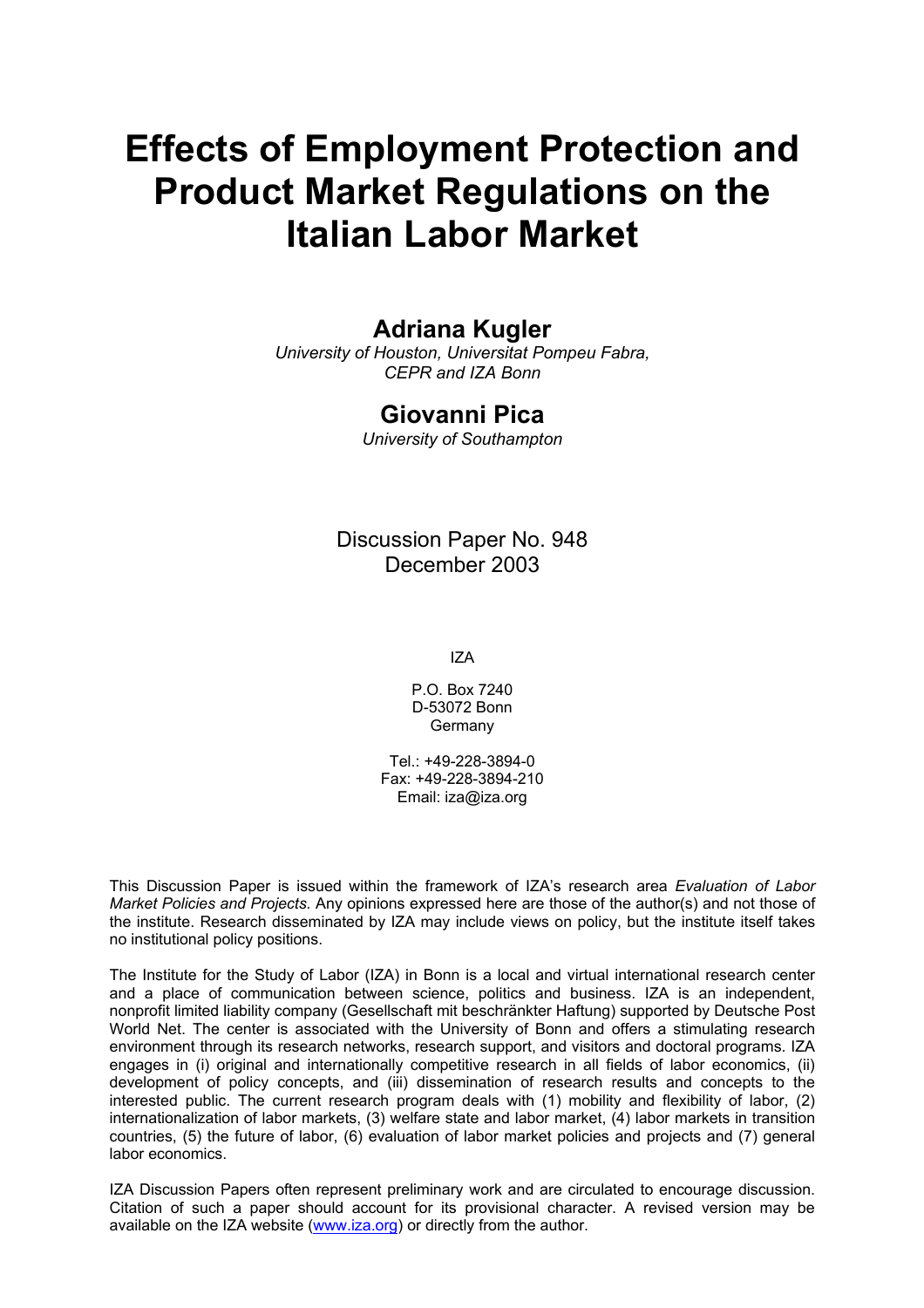IZA Discussion Paper No. 948 December 2003

# **ABSTRACT**

## **Effects of Employment Protection and Product Market Regulations on the Italian Labor Market**[∗](#page-2-0)

Labor market regulations have often been blamed for high and persistent unemployment in Europe, but evidence on their impact remains mixed. More recently, attention has turned to the impact of product market regulations on employment growth. This paper analyzes how labor and product market regulations interact to affect turnover and employment. We present a matching model which illustrates how barriers to entry in the product market mitigate the impact of labor market deregulation. We, then, use the Italian Social Security employeremployee panel to study the interaction between barriers to entry and dismissal costs. We exploit the fact that costs for unjust dismissals in Italy increased for firms below 15 employees relative to bigger firms after 1990. We find that the increase in dismissal costs after 1990 decreased accessions and separations in small relative to big firms, especially for women. Moreover, consistent with our model, we find evidence that the increase in dismissal costs had smaller effects on turnover for women in sectors faced with strict product market regulations.

JEL Classification: E24, J63, J65, L11, L43

Keywords: barriers to entry, costs of unjust dismissals, European unemployment

Corresponding author:

Adriana Kugler Departament d'Economia i Empresa Pompeu Fabra University Ramon Trias Fargas, 25-27 08005 Barcelona Spain Email: [adriana.kugler@upf.edu](mailto:adriana.kugler@upf.edu)

<span id="page-2-0"></span><sup>∗</sup> We are grateful to Joshua Angrist, David Autor, Giuseppe Bertola, Jim Brown, Steve Craig, Juan J. Dolado, Jordi Gali, Christian Haefke, Andrea Ichino, Chinhui Juhn, Paloma Lopez-Garcia, Julian Messina, Steve Pischke, Till Von Wachter and to seminar participants at the EUI, the EALE 2003 Conference, and the University of Houston/Rice Applied Micro Seminar for useful suggestions. We thank Bruno Contini of the LABORatorio Riccardo Revelli for kindly providing us with the INPS data and to Federico Cingano and Alfonso Rosolia for providing us with data on sector-level productivity and GDP growth. Adriana Kugler acknowledges financial support from the Spanish Ministry of Science and Technology through grant No. SEC-2000-1034.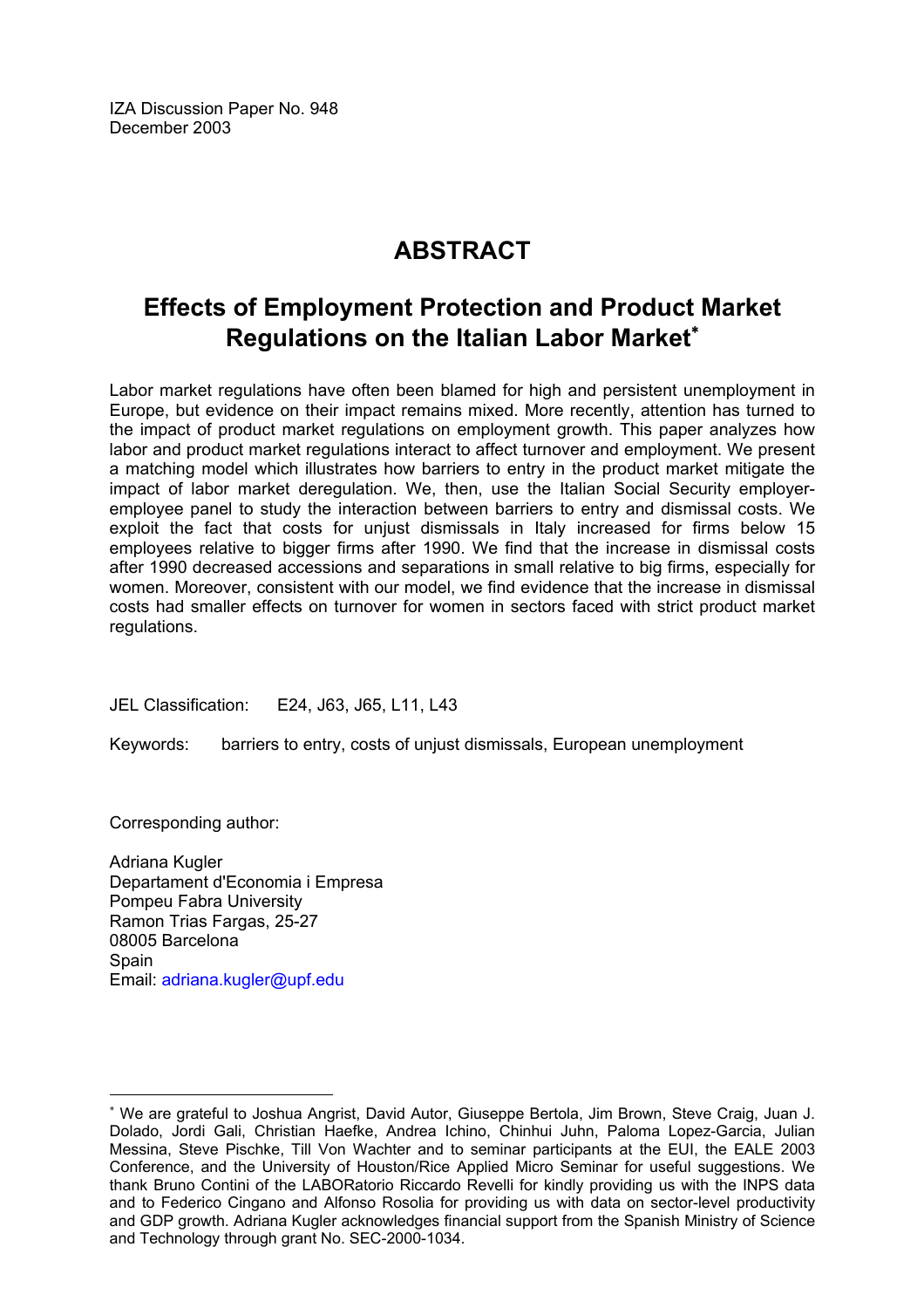#### 1 Introduction

Labor market regulations have often been blamed for the poor performance of European labor markets. However, lack of sharp changes in labor market regulations has made it difficult to identify the impact of these regulations on employment. Evidence on the impact of labor market regulations remains mixed (see, e.g., Nickell and Layard, 1999). Moreover, even when it is possible to identify the impact of regulations, they appear to have moderate effects (e.g., Kugler, Jimeno, and Hernanz, 2003). For this reason, attention has turned to other causes for high and persistent unemployment in Europe.

Recently, attention has focused on the impact of restricted competition in the product market on employment.<sup>1</sup> On the one hand, product market regulations may reduce the number of firms and provide firms with market power, thus reducing employment levels due to scale effects. On the other hand, product market regulations may introduce barriers to entrepreneurship making it difficult to set up new firms and create new jobs. Bertrand and Kramarz (2002) use a unique panel for the French retail trade industry and find that stronger deterrence of entry by regional zoning boards slowed down employment growth in those regions. Boeri, Nicoletti and Scarpetta (2000), instead, use crosssectional indicators of product market regulations generated by the OECD for 27 countries and find a negative correlation between their indicator of barriers to entrepreneurship and employment-to-population ratios. Also, Djankov et al. (2002) present new data on the regulation of entry of start-up firms in 85 countries and find that countries with heavier regulation of entry have larger underground economies.

In this paper, we present new evidence on the impact of employment protection legislation exploiting the differential change in severance pay for unfair dismissals in Italy in large and small firms after 1990, and then ask whether the effects of employment protection vary with the strictness of product market regulations. Krueger and Pischke (1997) have argued, for example, that besides labor market rigidities, restrictions on start up companies or product market regulations may depress employment by reducing the responsiveness of labor demand with respect to labor costs. We formalize a similar idea using a simple matching model with entry and dismissal costs to illustrate the interaction between regulations of entry and employment protection legislation, and, then, present evidence of the separate and joint effects of regulations in labor and product markets using social security data for Italy.

Italy is an interesting country to study because it is one of the more heavily regulated OECD economies both in terms of barriers to entrepreneurship and in terms of employment protection. Djankov et al. (2002) report that an entrepreneur in Italy has to follow 16 different procedures, pay US\$3,946 in fees, and wait at least 62 business days to acquire the necessary permits to be able to start a business. Also, according to Nicoletti et al. (2000), Italy ranks third,

<sup>1</sup>For example, see Bertrand and Kramarz (2002); Blanchard and Giavazzi (2003); Boeri, Scarpetta, and Nicoletti (2000); Fonseca, Lopez-Garcia and Pissarides (2001); Gersbach and Schniewind (2001); Messina (2003); and Nickell (1999).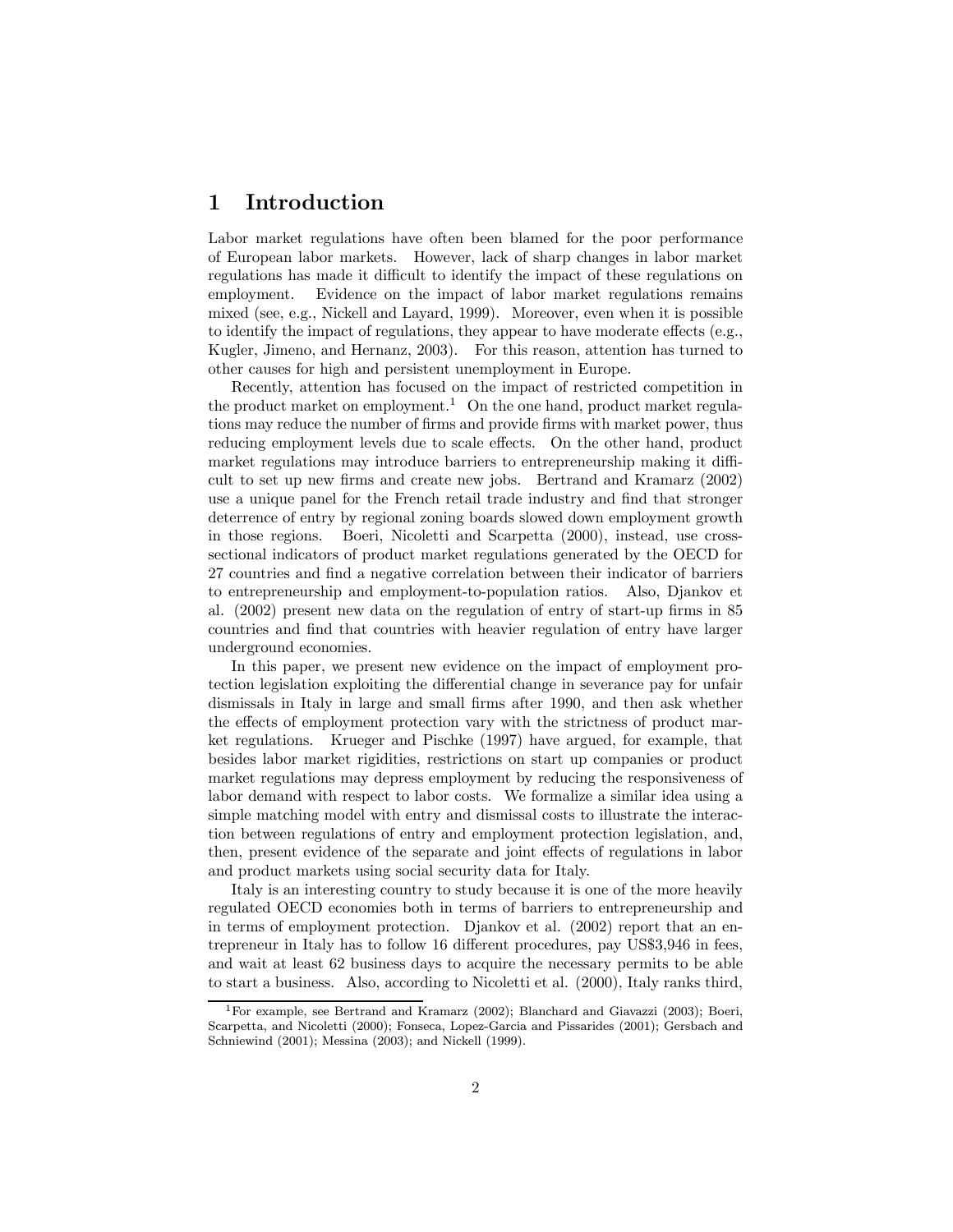after Turkey and Korea, in terms of the strictness of regulations that generate barriers to entrepreneurship, but they also find that the strictness of these regulations vary across sectors within Italy. Moreover, according to the same study, Italy ranks third in terms of the strictness of regulations on permanent contracts. More importantly for our analysis, Italy introduced a labor market reform after 1990 which increased employment protection for workers employed under permanent contracts in firms with less than 15 employees relative to those in firms with more than 15 employees. This reform, together with variation in the regulations of entry across sectors, allows us to identify the interaction between product and labor market regulations in Italy.

The theoretical section of the paper presents a simple matching model with entry and dismissals costs. Entry costs reflect barriers to entry generated by the costly administrative burdens documented by Nicoletti et al. (2000) and Djankov et al. (2002). Dismissal costs capture the strict employment protection regulation in the form of indemnities for unjust dismissals, advance notice requirements, and other procedural inconveniences. In the model, higher entry costs reduce job creation, because the higher are entry costs the more sensitive is job creation to the probability of filling vacancies. However, entry costs have no effect on job destruction because these costs are sunk. Moreover, while a reduction in dismissal costs increases job creation and job destruction, the increase in job creation as a result of lower dismissal costs is smaller the higher are entry costs. Consequently, an important implication of the model is that stricter regulation of entry reduces the effectiveness of labor market reforms in generating new jobs.

The empirical analysis uses an employer-employee panel from the Italian Social Security Institute (INPS) to examine how the 1990 Italian labor market reform affected worker flows in sectors subject to heavy regulations of entry and those subject to lighter regulations. Our results suggest the 1990 reform reduced accessions to permanent contracts, specially for women. Moreover, consistent with the predictions of the theory, the results suggest the effect of the reform in terms of reduced accessions for women was smaller in sectors with heavy regulations of entry. The results also suggest the reform reduced separations from permanent contracts and that, for women, the reduction in separations was smaller in regulated sectors. An important implication of our findings is that for labor market deregulation to be effective in terms of generating new jobs, countries also have to reduce administrative burdens and eliminate other regulations that create barriers to entrepreneurship.

The rest of the paper is organized as follows. Section II describes regulations in product and labor markets in Italy as well as recent reforms. Section III presents a theoretical framework to analyze the impact of entry and dismissal costs on turnover and employment. Section IV explains the identification strategy used to evaluate the impact of product and labor market regulations in Italy. Section V describes the Social Security data and presents estimates of the impact of increased strictness of employment protection in small firms in Italy after 1990, and its interaction with entry regulations, on turnover and employment.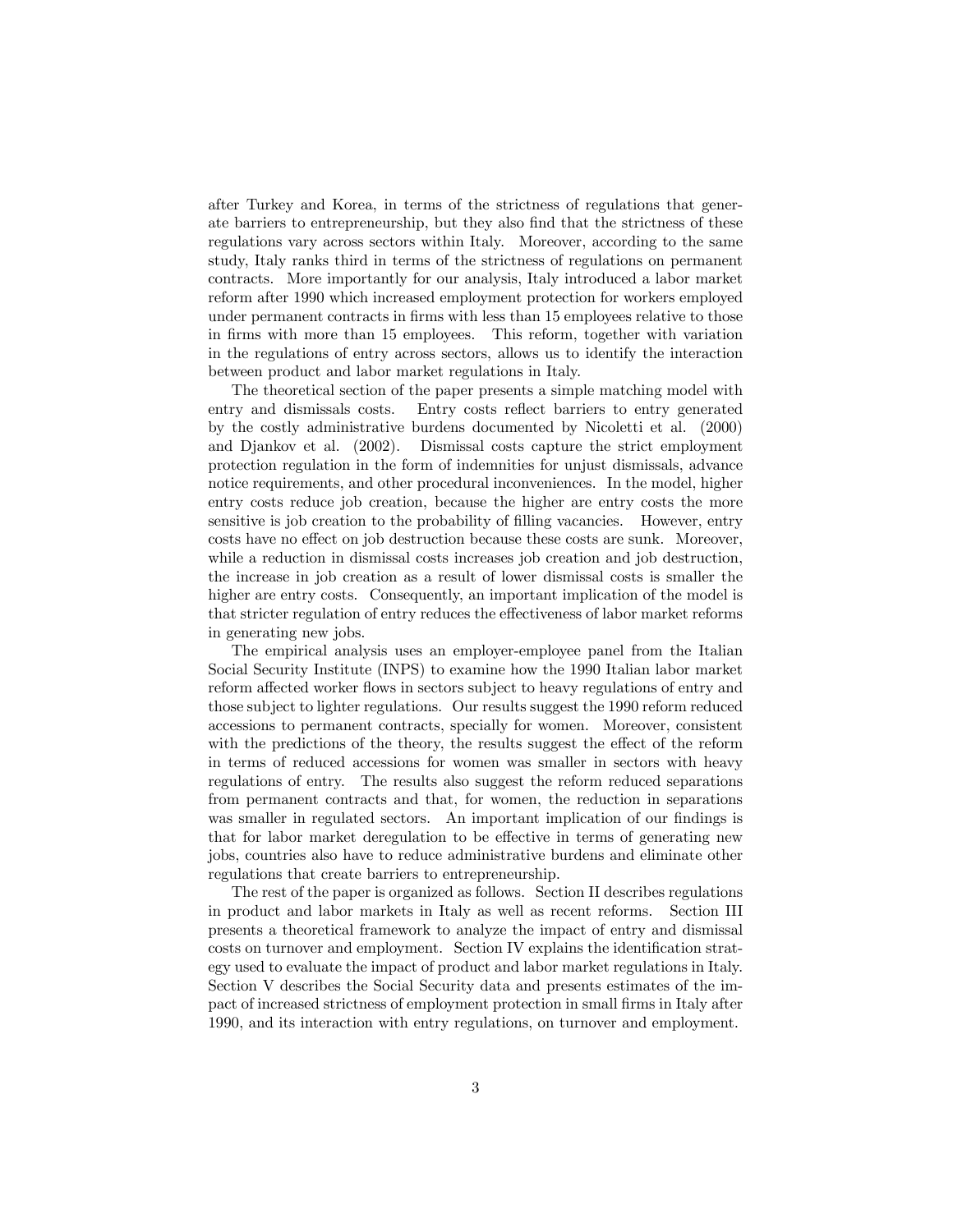### 2 Regulations in Italy

#### 2.1 Employment Protection Regulations

Italy, together with the other Southern European countries, is considered one of the strictest countries in terms of employment protection legislation (EPL). For example, a study by Lazear (1990) for the period 1956-84 and a study by Bertola (1990) for the late 1980's rank Italy as the strictest country in terms of EPL. A study by the OECD's Employment Outlook for the late 1980's, ranks Portugal as the strictest country followed by Italy, Spain, and Greece. A similar study by the OECD's Employment Outlook for the late 1990's, which includes Turkey, North America, and Transition Economies as well, continues to rank Portugal as the strictest, followed by Turkey, Greece, Italy and Spain. The study by Nicoletti et al. (2000), which does not include some of the countries in the OECD's Employment Outlook study, also ranks Italy third, after Portugal and the Netherlands, in terms of the strictness of regulations on permanent contracts.

Dismissals were first regulated in Italy in 1966 through Law No. 604, which established that, in case of unfair dismissal, employers had to either hire back workers or pay severance, which depended on tenure and firm size. Severance pay for unfair dismissals ranged between 5 and 8 months for workers with less than two and a half years of tenure, between 5 and 12 months for those between two and a half and 20 years of tenure, and between 5 and 14 months for workers with more than 20 years of tenure in firms with more than  $60 \text{ employees.}^2$  Firms with less than 60 employees had to pay half the severance paid by firms with more than 60 employees. In 1970, the *Statuto dei Lavoratori* (Law No. 300) established that all firms with more than 15 employees had to hire back workers and pay their foregone wages in case of unfair dismissals, but exempted firms with less than 15 employees.<sup>3</sup> A number of recent studies show evidence of the binding effect of this law for firms at the 15 employee threshold. For example, the last annual report by the Italian Statistical Office, ISTAT, shows a larger fraction transiting to a smaller size category for firms around the 15 employee threshold than for firms at any other sizes. Similarly, Garibaldi, Pacelli and Borgarello (2003) find a higher probability of inaction and a higher probability of reducing firm size than of increasing it for firms at the 15 employee threshold.

Given the high costs of unfair dismissals for larger firms, in 1987 the Italian government liberalized the use of temporary contracts in an attempt to provide more flexibility to employers. Prior to 1987, temporary contracts could be used for specific projects, seasonal work, or for replacement of temporarily absent permanent workers. After 1987, temporary contracts could be used more widely subject to collective agreements specifying certain target groups.

<sup>2</sup>By contrast, severance pay for fair dismissals is paid from workers' retained earnings, so they entail no cost to employers.

<sup>&</sup>lt;sup>3</sup>Boeri and Jimeno (2003) present a theoretical explanation of why these exemptions may be in place to begin with. They argue that exempting small firms reduces the disemployment effect of EPL, because small firms subject to EPL have to pay much higher efficiency wages to discourage shirking than large firms.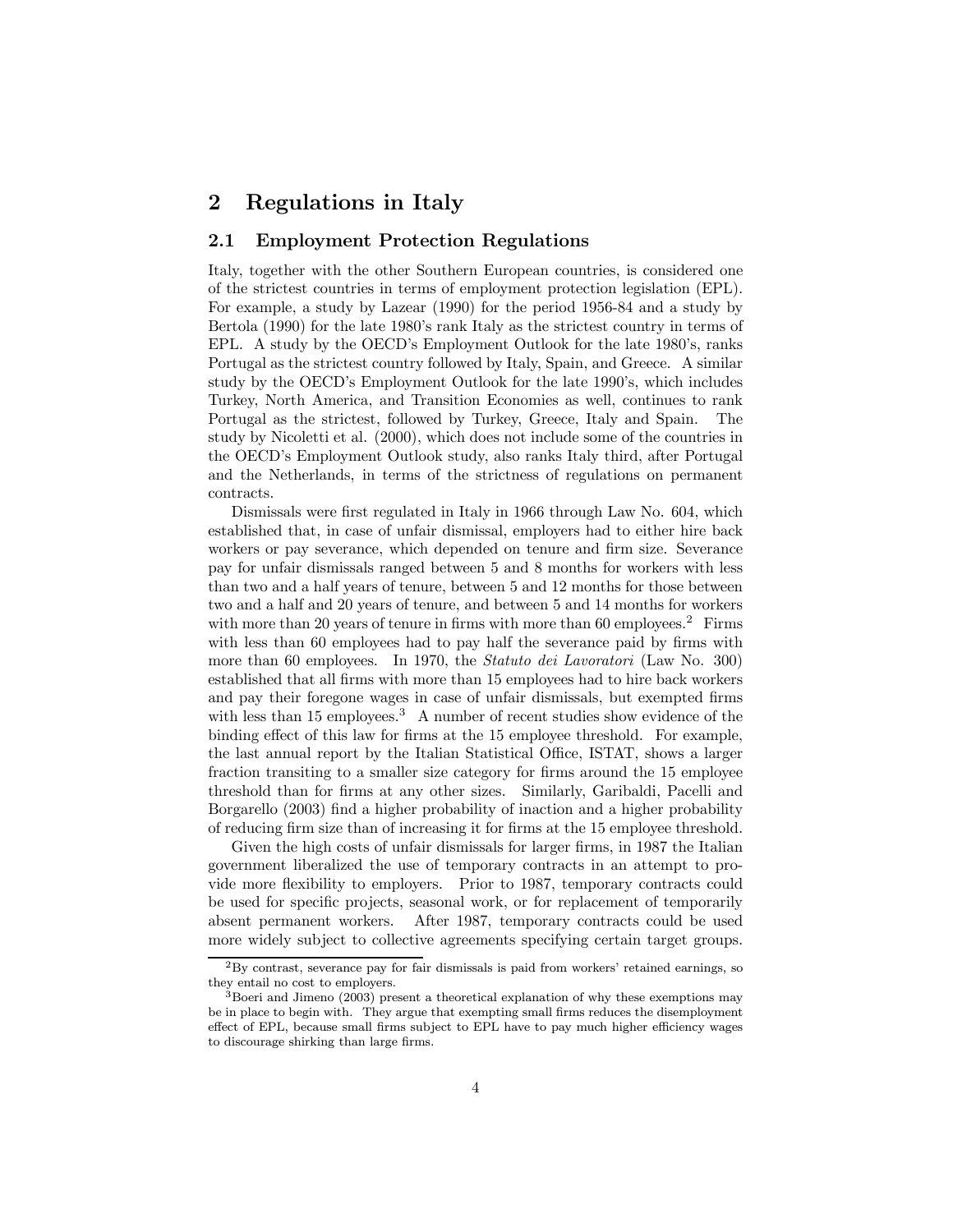While the extended use of temporary contracts allowed for more flexibility in the labor market, these contracts could only be renewed up to two times and could only have a maximum length of 15 months. Consequently, even though temporary contracts were liberalized after this reform, the use of temporary contracts remained heavily regulated in Italy compared to other countries.<sup>4</sup>

Moreover, soon after the 1987 reform, Law No. 108 was introduced in 1990 further restricting dismissals for permanent contracts. In particular, this law introduced severance payments of between 2.5 and 6 months pay for unfair dismissals in firms with less than 15 employees. In contrast, firms with more than 15 employees still had to hire back workers and pay foregone wages in case of unfair dismissals. This means that the cost of unfair dismissals for firms with less than 15 employees increased relative to the cost for firms with more than 15 employees after 1990.<sup>5</sup>

In 1997, Italy moved again in the direction of trying to provide firms with a margin of flexibility by legalizing the use of temporary help agencies. However, as the 1987 reform, the legalization of temporary help agencies was limited in that it imposed restrictions on the maximum number of possible renewals of temporary help workers.<sup>6</sup>

While the 1990 reform increased the costs of unfair dismissals for permanent contracts in firms with less than 15 employees relative to firms with more than 15 employees, the 1987 and 1997 reforms introduced flexibility at the margin by deregulating the use of temporary contracts and temporary layoffs. Since our data is for the period of 1986 to 1995, in this paper we exploit the temporal change in dismissal costs generated by the 1990 reform for permanent workers, which applied differently for small and large firms.<sup>7</sup>

#### 2.2 Entry Regulations

Italy is not only one of the strictest countries in terms of regulation of the labor market, but also in terms of regulations in product markets. In their data set of regulations of entry of start-up firms, Djankov et al. (2002) find that

<sup>&</sup>lt;sup>4</sup>Note that, according to the OECD's Employment Outlook (1999), Italy ranked first in terms of strictness of the regulation of fixed-term contracts during the 1980's and it continued to rank first during the 1990's.

<sup>5</sup> In 1991, the Italian government also introduced another reform aimed at providing fiscal incentives by reducing payroll taxes (i.e., social security contributions) for firms with more than 15 employees. As shown in Kugler, Jimeno, and Hernanz (2003) while an increase in dismissal costs should reduce both hiring and dismissals, a reduction in payroll taxes should increase hiring but have no effect on dismissals. Consequently, this reform should had increased hiring but should not have affected dismissals. In 1992, the government also eliminated a wage indexation mechanism (Scala Mobile) which had been adopted in 1945 and which applied to firms of all sizes.

 $^6\rm{OECD}$  measures of the strictness of regulations on temporary help agencies ranked Italy first in the late 1980's, but ranked Italy 6th in the late 1990's after Turkey, Greece, Spain, Portugal and Belgium (Employment Outlook, 1999).

<sup>&</sup>lt;sup>7</sup>In our empirical analysis we also tried limiting the sample to the period from 1987 to 1995 to eliminate any possible effect of the liberalization of temporary contracts in 1987, but the results did not change. In any case, though, we concentrate on permanent workers in our analysis.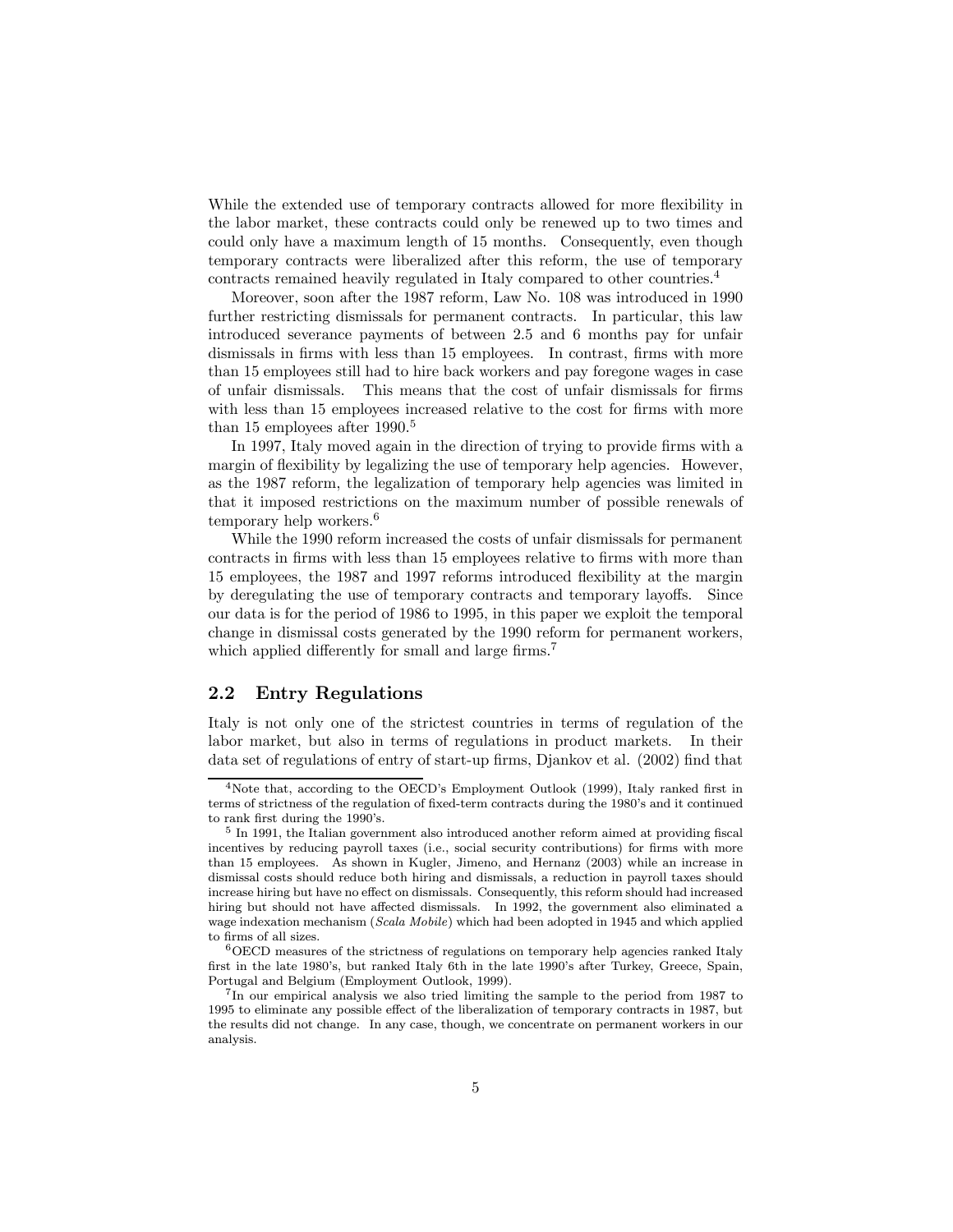Italy is one of the most restrictive countries in terms of the number of procedures required to set-up a business. An entrepreneur in Italy has to follow 16 different procedures to acquire the necessary permits to start a business, which is the same number required in Senegal, Ecuador, Romania and Vietnam, and well above the worldwide average number of 6.04 procedures. This study also finds, that without taking into account bribes, time and out-of-pocket costs involved in setting up a business in Italy rise to 45 percent of per capita GDP.

Nicoletti et al. (2000) construct broader measures of product market regulations which capture:  $(1)$  barriers to entrepreneurship (e.g., administrative burdens on start-ups and corporate firms, licensing and permit systems, existence of antitrust exceptions for public enterprises), as well as (2) state control over business enterprises (e.g., size of public enterprise sector, price controls in competitive industries).<sup>8</sup> According to their measure capturing barriers to entrepreneurship, Italy ranks third, after Turkey and Korea, in terms of strictness among 27 OECD countries, followed by France and Belgium. Disaggregating this measure into what is due to administrative burdens to start-ups, regulatory opacity, and barriers to competition, Italy ranks first in terms of administrative burdens to start-ups. Italy also appears heavily regulated in terms of state involvement. According to Nicoletti et al.'s (2000) measure of state control, Italy ranks second after Poland. Separating this measure into a measure of public ownership and involvement in business operations (e.g., price controls), Italy ranks second after Poland in terms of public ownership and fourth in terms of state involvement after Spain, Greece, and Belgium.

While Italy is clearly heavily regulated compared to other countries, within Italy some industries are less heavily regulated than others because many regulations are industry-specific. For example, administrative burdens on start-ups are particularly heavy in Italy, as in France (see Bertrand and Kramarz, 2002), for retail distribution companies. Using the OECD international regulation database, Nicoletti (2001) constructs measures of industry-level regulation for seven sectors: retail distribution, road freight, mobile telephony, air passenger transport, fixed telephony, electricity, and railways.<sup>9</sup> Using these measures, he ranks industries as very restrictive, restrictive, liberal, or very liberal, according to whether the summary indicator of regulation in the industry exceeds by more or less than one standard deviation the average value for the industry in the 28 OECD countries included in the sample.<sup>10</sup> Using these indicators of strict-

<sup>8</sup>A number of studies have analyzed the impact of product market regulations on employment, the employment consequences of immigration, productivity, and investment using these indicators, including Boeri, Nicoletti and Scarpetta (2000); Angrist and Kugler (2003); Nicoletti and Scarpetta (2003); and Alesina, Ardagna, Nicoletti, and Schiantarelli (2003).

<sup>9</sup>See Boylaud (2000) for detailed study of the road freight and retail sectors; Boylaud and Nicoletti (2001) for a detailed study of the telecommunications sector; Gönenc and Nicoletti  $(2000)$  for a detailed study of the air passenger transportation sector; and Gönenc, Maher, and Nicoletti (2001) for a detailed study of each of these sectors.

<sup>10</sup>The reason for ranking the industry strictness by comparing the industry in a country to the industry's average in all countries in the sample is that some industries may be subject to market failures so that regulation may be justified. This means that it makes sense to compare Italy's electricity sector to the electricity sector in other countries rather than to Italy's retail distribution sector, which is unlikely to face the same market failures as the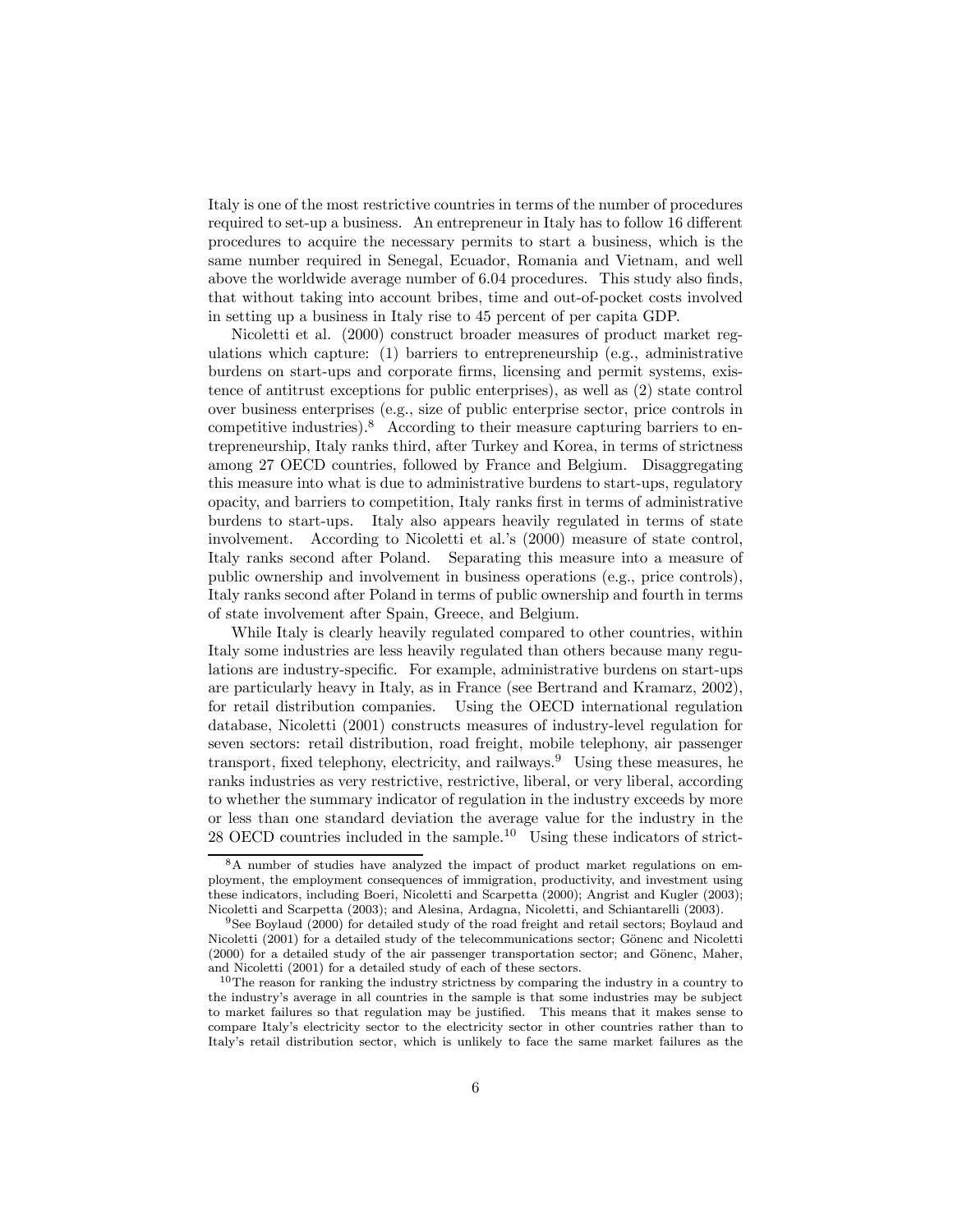ness of regulation in the service sector, retail distribution, road freight, mobile telephony, electricity and railways are ranked as restrictive, while air passenger transport and fixed telephony are ranked as liberal.<sup>11</sup> We also focus in the textile sector as another sector with low entry restrictions in Italy, which has been dominated by small firms.

We use the fact that some industries within Italy are subject to strict regulation of entry while others are faced with lighter entry barriers to study the differential impact of changes in dismissal costs when product markets are more or less regulated. The next section presents a model to illustrate how employment protection and entry regulations, like those present in Italy, interact in terms of their effects on turnover and employment.

### 3 Theoretical Effects of EPL and Entry Costs

A simple matching model illustrates the individual and joint effects of employment protection legislation and regulations on start-ups. The model is similar to Mortensen and Pissarides' (1994) but adds dismissal costs and fixed set-up costs for opening vacancies. Our theoretical model shows the standard effects of dismissal costs in terms of reducing job creation and job destruction, but in addition it illustrates how barriers to entry mitigate the effects of dismissal costs. This means that there are economic complementarities between labor and product market policies in our model, in the sense that the effectiveness of one policy depends on the implementation of the other policy.<sup>12</sup> Thus, an important implication of the model is that labor market deregulation will be less effective in the presence of heavier regulations of entry.

Firms have a discount factor  $r$ . There is a fixed set-up cost  $K$  of opening a vacancy and a cost c of holding the vacancy open. There is free entry, so that the value of a vacancy is equal to the fixed set-up cost in equilibrium. The number of matches in the economy are given by  $m(u, v)$ , which depend on the unemployment and vacancy rates  $u$  and  $v$ , since the labor force is normalized to one. The matching function is assumed to increase in both  $u$  and  $v$  and

electricity sector.

<sup>&</sup>lt;sup>11</sup>While some of these sectors have been affected by regulatory reform, the most important changes in the regulatory environment occurred after the period we study (see Goglio (2001) for a detailed description of these reforms). For example, Telecom Italia was privatised in 1997 and telecommunications services were fully liberalized also in 1997. In electricity, ENEL (the public legal monopoly until then) became a joint stock company in 1991. However, it was only until 1999 that the sector was fully liberalized by introducing functional unbundlying of the industry and limiting the generation and import of ENEL to 50%. Similarly in railways, Ferrovie dello Stato (the integrated public monopolist until then), was transformed into a joint stock company in 1992. However, it was only until 1999 that the law requires legal separation between the network operators and the service company and that international operators are allowed to access this market.

<sup>12</sup>Orszag and Snower (1999) discuss economic and political complementarities between unemployment benefits and taxes, where political complementarities arise when the ability to gain political consent for one policy depends on the implementation of the other policies. Glanchard and Giavazzi (2003) instead discuss political complementarities between labor market regulations that determine the bargaining power of workers and entry regulations.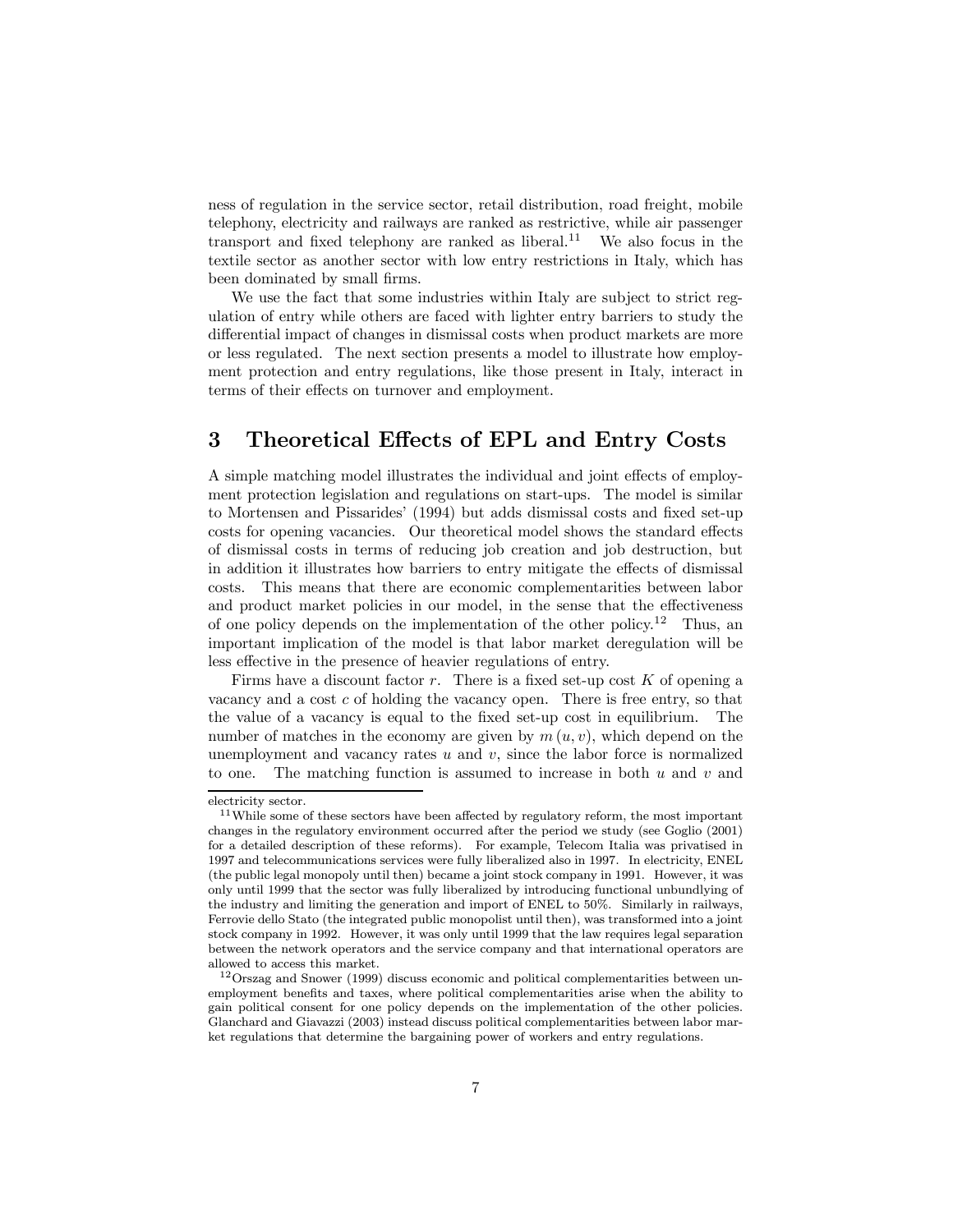to be homogeneous of degree one. Accordingly, the arrival rate of applicants is  $\frac{m(u,v)}{v} = m\left(\frac{1}{\theta},1\right) = q(\theta)$  with  $q'(\theta) < 0$ . As in Mortensen and Pissarides (1994), jobs are assumed to start at the highest possible level of productivity,  $\varepsilon_m$ , but jobs are subject to productivity shocks with instantaneous probability  $\lambda$ , where the new match-specific productivity,  $\varepsilon'$ , is drawn from a distribution function  $G(\cdot)$  on the support  $[\varepsilon_0, \varepsilon_m]$ . Jobs hit by shocks are either terminated or continued, and if they are terminated they have to pay a dismissal cost  $F$ , which is assumed to be pure waste. Every period, firms pay a wage  $w(\varepsilon)$ ,

$$
w(\varepsilon) = \phi \varepsilon + (1 - \phi) b
$$

where  $b$  is the reservation wage of the worker and where the wage is a weighted sum of the productivity of the match and the reservation wage.<sup>13</sup>

The values of filled and vacant jobs are,

$$
rJ(\varepsilon) = \varepsilon - w(\varepsilon) + \lambda \int_{\varepsilon_0}^{\overline{\varepsilon}} [-F - J(\varepsilon)] dG(\varepsilon')
$$
  
 
$$
+ \lambda \int_{\overline{\varepsilon}}^{\varepsilon_m} [J(\varepsilon') - J(\varepsilon)] dG(\varepsilon')
$$
 (1)

$$
rV = -c + q(\theta) \left[ J(\varepsilon_m) - V \right], \tag{2}
$$

where  $\bar{\varepsilon}$  is the threshold match-specific productivity at which firms are indifferent between dismissing and retaining the worker. It is straightforward to show that  $J(\varepsilon)$  is increasing in  $\varepsilon$  and there exists a threshold match-specific productivity  $\overline{\varepsilon} \in [\varepsilon_0, \varepsilon_m]$ , given by the condition  $J(\overline{\varepsilon}) = -F$ , such that workers are dismissed whenever  $\varepsilon \leq \overline{\varepsilon}$  and they are retained whenever  $\varepsilon > \overline{\varepsilon}$ .

Imposing this condition on equation (2) and integrating by parts, the job destruction schedule is given by the following equation,

$$
0 = rF + (1 - \phi)\left(\overline{\varepsilon} - b\right) + \lambda \frac{1 - \phi}{r + \lambda} \int_{\overline{\varepsilon}}^{\varepsilon_m} \left[1 - G(\varepsilon')\right] d\varepsilon'.\tag{3}
$$

Consequently, the job destruction schedule is flat and it decreases as dismissal costs,  $F$ , increase, but does not shift with changes in entry costs,  $K$ . The later occurs because entry costs are sunk, so they do not affect dismissal decisions.

Free entry implies that the number of vacancies is determined by zero net profits, so that the value of a vacancy equals the entry cost,  $V = K$ . Substituting the free entry condition into the value of a vacancy in equation (2)

<sup>13</sup>This is the same as the wage in a model in which wage determination is charachterized by Nash bargaining and workers have no bargaining power. By continuity, there is a positive bargaining power, under which our results below hold in a standard matching model with bargaining power. While our results hold for a low enough bargaining power of the workers, we keep this wage determination mechanism for simplicity.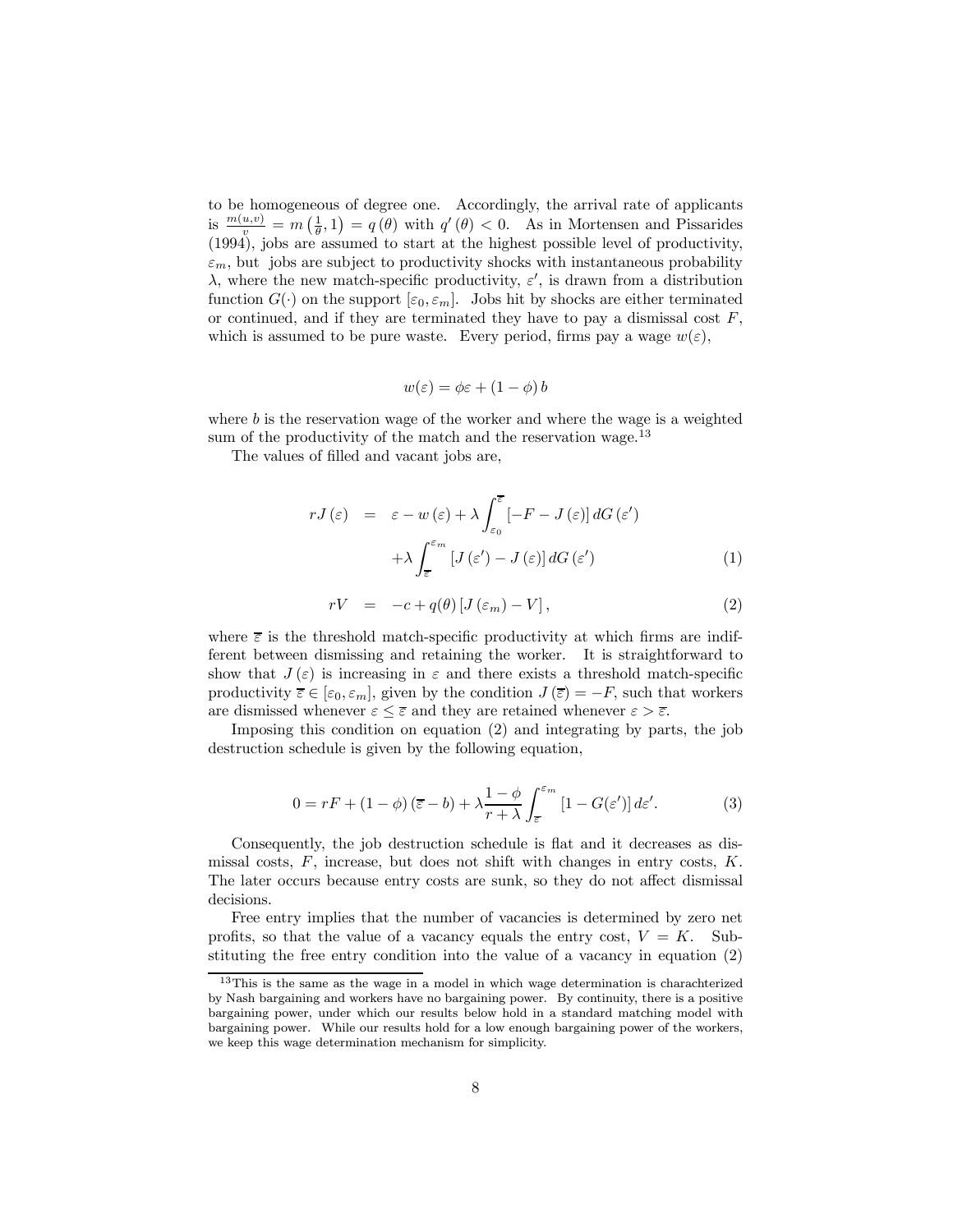yields,

$$
J\left(\varepsilon_{m}\right) = \frac{rK + c}{q(\theta)} + K
$$

where the first term captures the expected flow opportunity cost of opening a vacancy and the second term the cost to be paid up front upon opening. Combining this condition and the job destruction condition and using the fact that  $J'(\varepsilon) = \frac{1-\phi}{r+\lambda}$ , we get the job creation schedule,

$$
\frac{1-\phi}{r+\lambda}\left(\varepsilon_m - \overline{\varepsilon}\right) - \left(\frac{rK+c}{q(\theta)} + K + F\right) = 0.
$$
\n(4)

The job creation schedule slopes downward. The higher is the threshold that induces dismissals, the lower is the value of a job and the smaller the incentives to open new vacancies. In addition, increases in both dismissal and entry costs reduce the incentives to open new vacancies, shifting down the job creation schedule (i.e.,  $\frac{d\bar{\varepsilon}}{dF} = -\frac{r+\lambda}{1-\phi} < 0$  and  $\frac{d\bar{\varepsilon}}{dK} = -\frac{r+\lambda}{1-\phi}$  $\left(1+\frac{r}{q(\theta)}\right)$  $\Big) < 0$ .<sup>14</sup> In addition, note that the entry cost, K, affects the slope of the job creation schedule. As K increases, the job creation schedule becomes steeper because firms are more careful about creating new jobs, so that a lower probability of filling the vacancy reduces job creation by more.

Given the job creation and job destruction schedules, the equilibrium values of the dismissal threshold and the labor market tightness parameter,  $\bar{\epsilon}^*$  and  $\theta^*$ , are given by equations (3) and (4) (see Figure 1). An increase in dismissal costs reduces the dismissal threshold and labor market tightness. The effects on the equilibrium value of  $\bar{\varepsilon}^*$  are determined by the job destruction equation, which is independent of  $\theta^*$ , so an increase in dismissal costs reduces dismissals, i.e.,  $\frac{d\bar{\varepsilon}^*}{dF} = -\frac{(r+\lambda)}{(1-\phi)}\frac{r}{[r+\lambda G(\bar{\varepsilon})]} < 0.$  On the other hand, entry costs have no effect on dismissals. The effects on the equilibrium level of  $\theta^*$  are determined by the job creation schedule, so both dismissal costs and entry costs reduce hiring, i.e.,

$$
\begin{array}{rcl}\n\frac{d\theta^*}{dK} & = & \frac{r + q\left(\theta^*\right)}{rK + c} \frac{q\left(\theta^*\right)}{q'\left(\theta^*\right)} < 0 \\
\frac{d\theta^*}{dF} & = & \frac{\lambda G(\overline{\varepsilon}^*)}{\left[r + \lambda G(\overline{\varepsilon}^*)\right]} \frac{\left(q\left(\theta^*\right)\right)^2}{q'\left(\theta^*\right)\left(rK + c\right)} < 0.\n\end{array}
$$

The negative effect of K on  $\theta^*$  is clear. The entry cost reduces job creation while not affecting job destruction, hence the ratio of vacancies to unemployment decreases (see Figure 2). The negative effect of F on  $\theta^*$  is due to the fact that an increase in  $F$  reduces job creation more than job destruction. The reason is

 $14$ Note that the reduction in job creation as a result of an increase in entry costs is greater than the reduction due to an increase in dismissal costs. This is because the entry cost generates both an up front cost and a flow cost  $\frac{rK}{q(\theta)}$ , while the firing cost only generates an up front cost.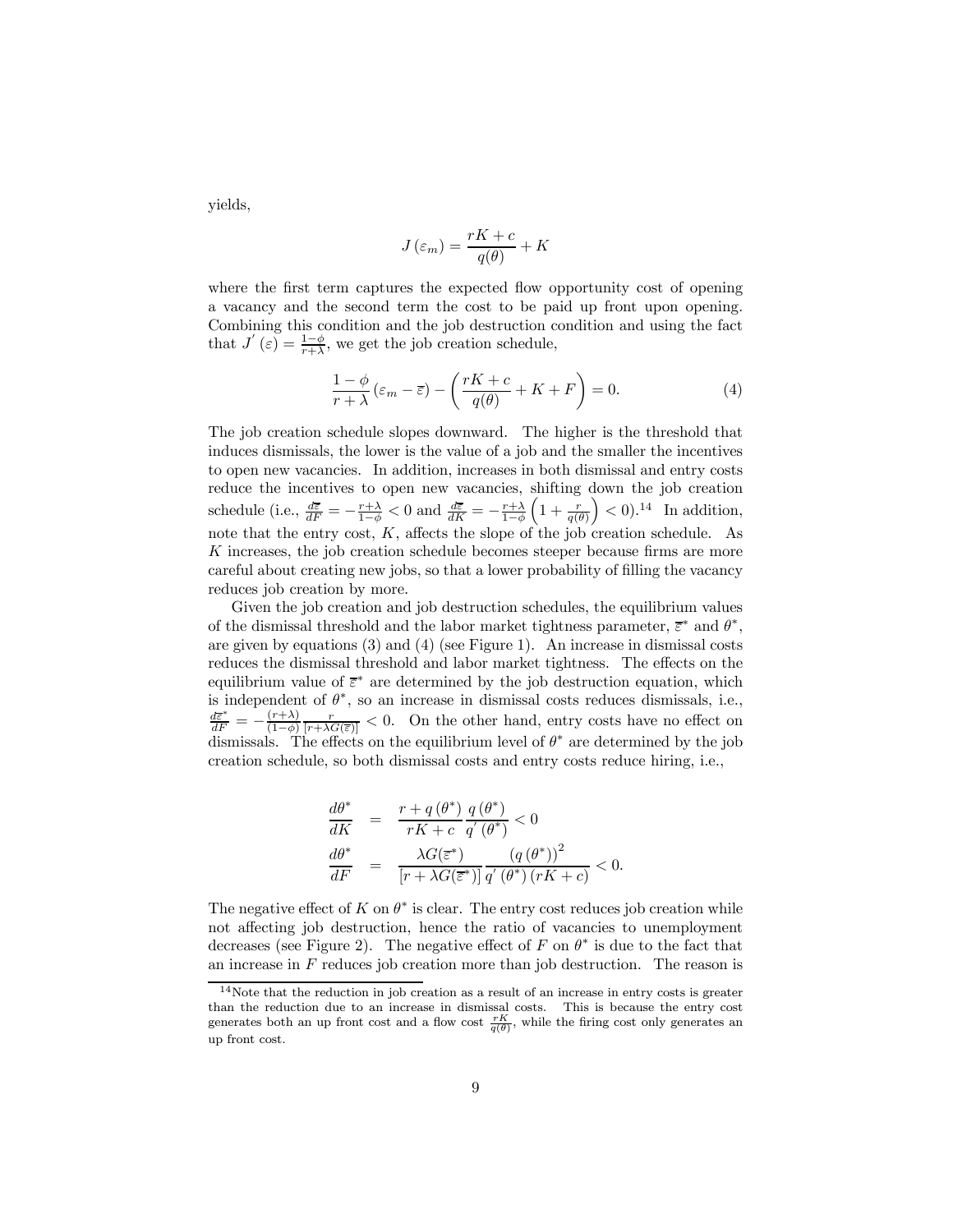that firing costs affect entry due to the lower profits realized at any realization of the shock, while they have an effect on destruction only in bad states of the world (see Figure 3).

In addition, the effect of an increase in dismissal costs on hiring will be smaller, the higher are entry costs, i.e.,  $\frac{d^2\theta^*}{dF dK} > 0$ . This is because the higher are entry costs, the more sensitive is job creation to the probability of filling vacancies, so higher dismissal costs generate a smaller reduction in hiring or, vice-versa, lower dismissal costs generate a smaller increase in hiring. Figure 4 shows the effects of an increase in firing costs at different levels of entry costs. The figure shows that higher entry costs shift the job creation down and also increases the slope of the job creation schedule. Consequently, a change in dismissal costs has a smaller effect on labor market tightness the higher are entry costs.<sup>15</sup> An important implication of these results is that labor market deregulation will be less effective if entry is heavily regulated.

### 4 Identification Strategy

The goals of this paper are: first, to identify the impact of dismissal costs on permanent employment, and, second, to identify how the impact of dismissal costs varies with the strictness of entry regulations. To identify the impact of increases in dismissal costs, we compare firms with less than 15 employees to firms with more than 15 employees before and after the 1990 reform. To deal with the possibility that firm size may be affected by the reform itself, we use firm size during the pre-reform period which is highly correlated with current firm size, but not affected by the reform. In particular, we use the average firm size during the pre-reform period to assign firms to the smaller or bigger than 15 employees groups.<sup>16</sup> Moreover, to identify how the impact of dismissal costs varies with the strictness of entry regulations, we compare firms with less than 15 employees relative to firms with more than 15 employees in sectors subject to heavier and lighter regulations of entry, before and after the 1990 reform.

The strategy to identify the impact of the change in dismissal costs is illustrated in Figures 5-6. Figures 5 and 6 show accession and separation probabilities in firms with less than 15 employees relative to firms with more than 15 employees for the period 1986 to 1995. Figure 5 shows a sharp decline in accession probabilities in small relative to big firms starting in 1990. Figure 6 also shows a decline in the separation probabilities starting in 1989, possibly in anticipation of the reforms. Figures 7 and 8 also show accession and separation probabilities for small firms relative to big firms, but separating firms into regulated and unregulated sectors according to the Nicoletti (2001) classification. Figure 7 shows that while accession probabilities decreased after 1990 in both regulated and unregulated sectors, the decline was greater in unregulated sec-

<sup>&</sup>lt;sup>15</sup>This is similar to the reduction in the labor demand elasticity generated by the constraint on entrepreneurship in Krueger and Pischke's (1997) model.

<sup>&</sup>lt;sup>16</sup>The correlation between the average firm size during the pre- and post-reform periods is 0.95.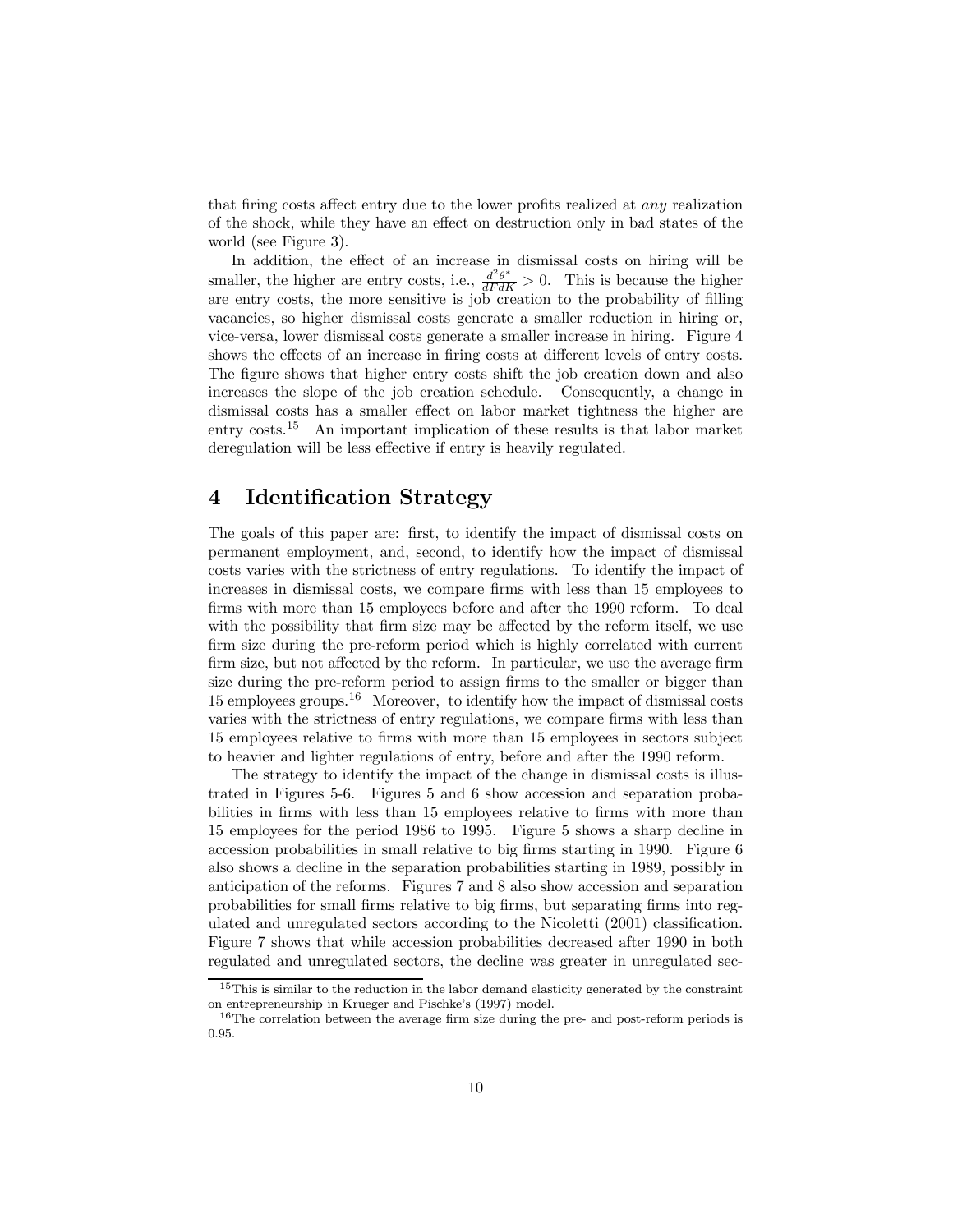tors as predicted by the theory. By contrast, Figure 8 shows that the decline in separation probabilities was greatest in the regulated sectors.<sup>17</sup>

To control for the possibility that reduced accessions and separations are the result of other shocks occurring during the post-reform period, we estimate the following linear probability model which controls for year and size effects, and for observable worker and firm characteristics:

$$
E[m_{ijt} = 1 | X_{ijt}, D_j^S, Post_t] = \tau_t + S_j + \beta' X_{ijt} + \delta(D_j^S \times Post_t) + v_{ijt}, \quad (5)
$$

where  $m_{ijt} = 1$  if a match was created or destroyed, i.e., if there was either an accession or a separation, for person i in firm j at time t;  $\tau_t$  is a year effect;  $S_i$ is a size effect;  $Post<sub>t</sub>$  is a dummy that takes the value of 1 after 1990 and zero otherwise; and  $D_j^S$  is a dummy that takes the value of 1 if the worker is employed in a small firm, i.e., a firm with less than 15 employees during the pre-reform period, and 0 if the worker is employed in a big firm; and  $X_{i}$  includes worker characteristics such as age, occupation, and gender, and firm characteristics such as location and sectoral productivity. The interaction term between the small firm dummy and the post-reform dummy is included to capture the effects of interest.

While inclusion of time effects allows controlling for the possibility that the change in turnover after the post-reform period was due to macro shocks, it is possible that the business cycle affects small and large firms differently. If this were the case, then we should have observed both reduced accessions and increased separations during the post-reform period due to the strong recession in 1992 and 1993. Instead, Figures 5 and 6 above show reduced accessions and separations. Nonetheless, we also estimate the following alternative specification allowing for size-specific cyclical effects:

$$
E[m_{ijt} = 1|X_{ijt}, D_j^S, Post_t, E_t] = \tau_t + S_j + \beta' X_{ijt} + \phi E_t + \rho(D_j^S \times E_t)
$$
  
+ 
$$
\delta(D_j^S \times Post_t \times E_t) + v'_{ijt},
$$
 (6)

where  $E_t$  is an expansion variable which is either an expansion dummy taking the value of 0 during the recession years of 1992 and 1993 and 1 otherwise, or GDP growth. Here the impact of the reform is captured by the coefficient on the interaction of the small dummy, the post dummy and the expansion variable, which now measures the impact of the reforms during the post-reform expansion relative to the pre-reform expansion. The size-specific cyclical effect is captured by the coefficient on the interaction term between the small dummy and the expansion variable. Since we are also interested in how the effects of dismissal costs vary with the strictness of regulations of entry, we estimate the effects of interest both for the regulated and unregulated sectors.

<sup>&</sup>lt;sup>17</sup>The results below show that this is driven by the results for men, as the impact of the reform on women's separations was smaller in the regulated sector. Note that our theory does not make any predictions on the relative impact of increased dismissal costs on separations in regulated and unregulated sectors.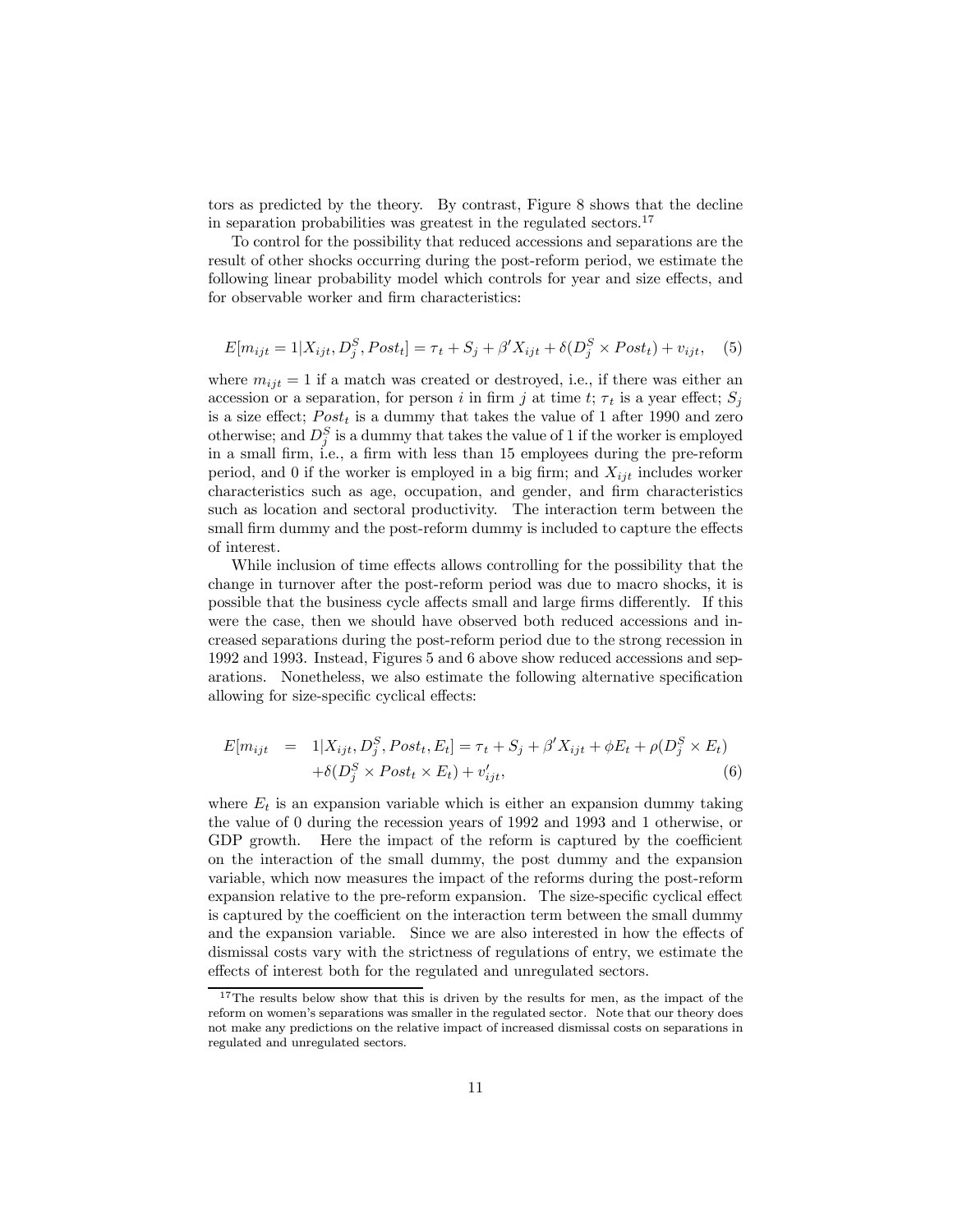### 5 Estimates of the Effects of EPL and Entry Costs

#### 5.1 Data Description

The dataset is drawn from the Italian Social Security Administration (INPS) archives for the years 1986-1995. The original dataset collects social security forms of a 1/90 random sample employees every year, with employees born on the 10th of March, June, September, and December of every year being sampled. The original archives only include information on private sector firms in the manufacturing and service sectors, so that it excludes all workers in the public sector and agriculture. We use a 10% random sample from this original dataset.

The dataset includes individual longitudinal records generated using social security numbers. However, since the INPS collects information on private sector employees for the purpose of computing retirement benefits, employees are only followed through their employment spells. The data, thus, stops following individuals who move into self-employment, the underground economy, unemployment, and retirement. The dataset also includes longitudinal records for firms employing the randomly selected workers in the sample using the firms' name, address, and social security and fiscal codes.<sup>18</sup> The dataset is, thus, an employer-employee panel with information on workers and firm characteristics. In particular, the data includes information on employees's age, gender, occupation, dates of accession and separation with each firm, and type of contract, and information on firms' location, sector of employment, number of employees, and firms' dates of incorporation and termination. The advantage of this administrative data for the purpose of studying worker transitions is that, contrary to survey data which measures transitions by matching quarterly data and using tenure information to identify job changes, it identifies exact dates of accessions and separations according to when social security contributions began and ended.

Table 1 presents descriptive statistics by firm size, before and after the 1990 reform. The table shows lower accession rates for men and women after the reform in small and large firms. However, the table shows a larger drop in accession rates after the reform in small than in large firms. Similarly, separation rates are lower for men and women after the reform in small and large firms, but the drop in separation rates was much more pronounced in small firms. These simple comparisons of means illustrate the impact of increased dismissal costs on accessions and separations in small relative to big firms.

Tables 2 and 3 present descriptive statistics for men and women, respectively, by firm size in regulated and less regulated sectors, before and after the 1990 reform. The sample in this table includes only those in sectors which can be classified as more or less restrictive in terms of product market regula-

<sup>18</sup>While the dataset includes a random sample of workers, the probability that a firm is selected increases with size.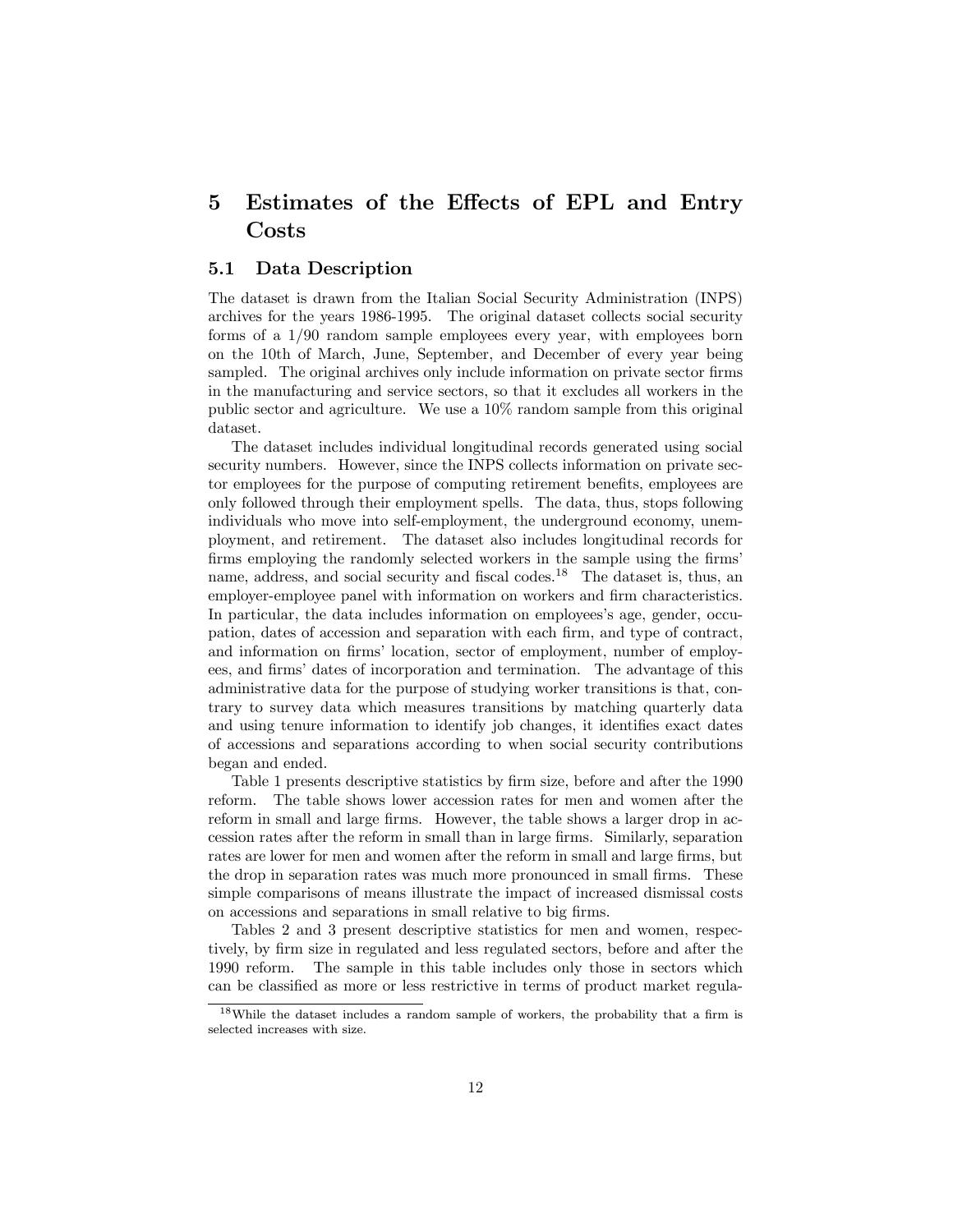tions. In particular, this sample includes workers and firms in the retail, road transportation, electricity, telecommunications, air transportation, and textile sectors. Following Nicoletti's (2001) ranking of industries, we classify retail, road transportation, electricity and telecommunications as regulated and air transportation and textiles as less regulated. As Table 1, these table shows that accession and separation rates fell after the reform in small relative to large firms. In addition, these tables show that reduced accession rates after the reform were smaller in regulated sectors. This is consistent with the idea that higher entry costs mitigate the turnover effects of dismissal costs. The next section presents regression results which control for covariates.

#### 5.2 Effects on Accessions

Table 4 reports marginal effects of a linear probability model for accessions estimated using equations  $(5)$  and  $(6)$ . The dependent variable is a variable that takes the value of 1 if the person joined a firm in a given year and zero otherwise. The basic specification controls for age, occupation dummies, and size and year effects. The effect of interest is captured by the interaction between the post-reform dummy and a dummy for firms under 15 employees during the pre-reform period. The reported standard errors allow for clustering by period-size group to control for common random effects within these cells.

Panels A and B of Table 4 show the results for men and women, respectively. The results show a large and statistically significant decline in permanent accessions in small relative to large firms after the 1990 reform was introduced. Column (1) shows that accession probabilities decreased by 0.0306 or 13.1% for men and by 0.0359 or 16.2% for women in small relative to big firms during the reform years. Including sector-specific trends and sector productivity in columns (2) and (3) reduces the effects on accession probabilities to between 0.0246 and 0.0251 for men and to between 0.0335 and 0.0339 for women.

Columns (4) and (5) of Table 4 report the results controlling for size-specific cyclical effects as in equation (6). The results for men in Panel A show a smaller effect of between 0.0232 and 0.0171 (or between 9.9% and 7.3%) using the expansion dummy and GDP growth, respectively, to control for size-specific cyclical effects. By contrast, the results for women now show bigger effects of between 0.0468 and 0.0507 (or between 21.2% and 23%) when the size-specific cyclical effect is controlled with the expansion dummy and GDP growth, respectively. The much larger reduction in hiring as a result of increased dismissal costs for women than for men is consistent with the view that dismissal costs have a larger effect on outsiders than insiders.

Table 5 shows the marginal effects of models which include interactions with a regulated sector dummy, which allow to contrast how the effect differs between regulated and unregulated sectors. The third level interaction on the small dummy, the post-90 dummy, and the regulated dummy captures the differential effect of the increase in unfair dismissal costs in the regulated relative to the unregulated sector. As in Table 4, the results show reduced accessions for men and women in small relative to big firms during the reform years. The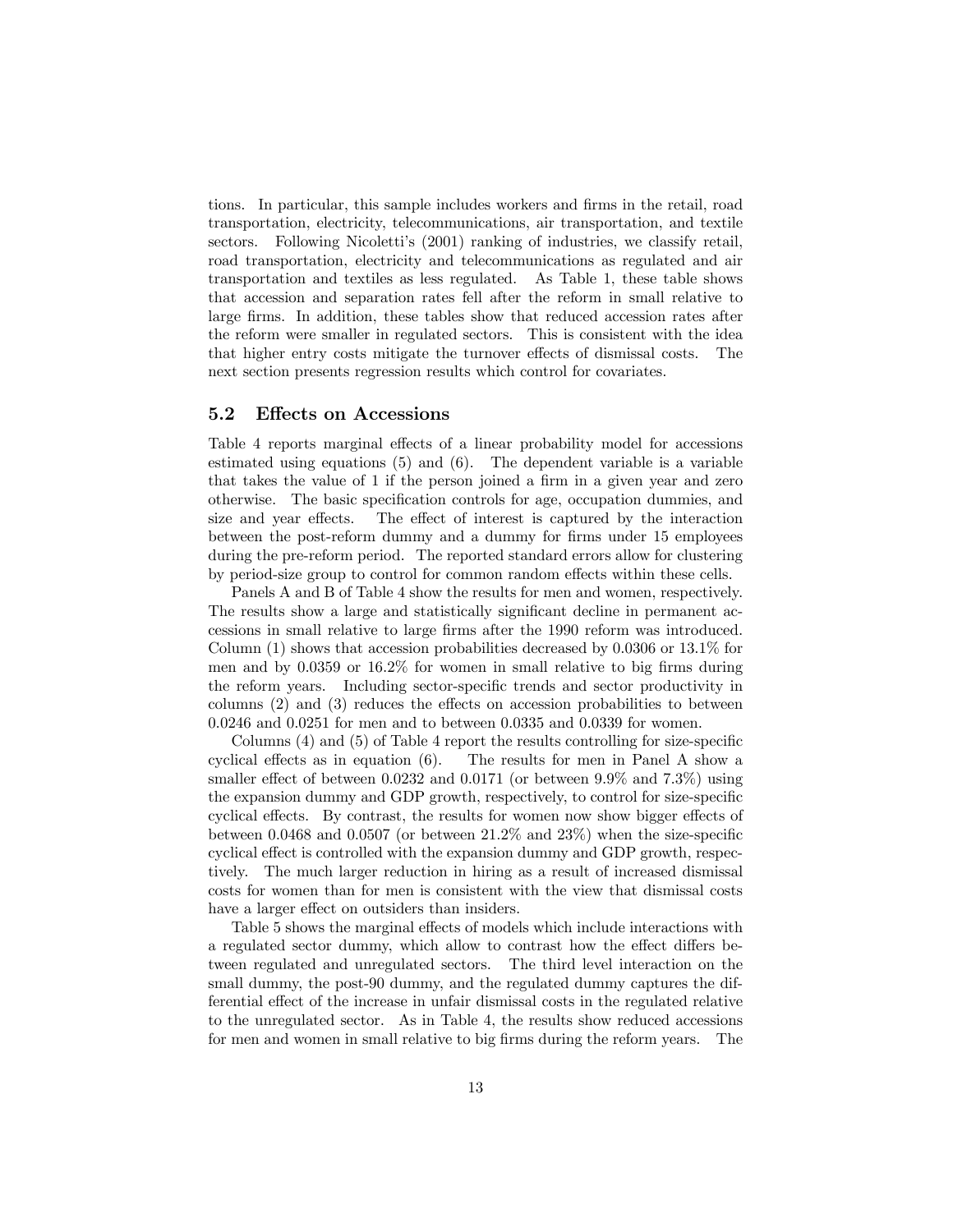results for men show no differential effects of the reform in regulated and unregulated sectors. By contrast, the results for women show a smaller reduction in accessions in regulated relative to unregulated sectors. The results for women are consistent with the idea that the effect of the reforms in terms of reduced hiring should be smaller in sectors faced with higher entry costs.

#### 5.3 Effects on Separations

Table 6 reports marginal effects of a linear probability model for separations. The dependent variable is now a variable that takes the value of 1 if the person separated from the firm in a given year and zero otherwise.<sup>19</sup> As before, Panel A reports the results for men and Panel B for women. The results show that separation probabilities decreased for both men and women. For example, the results from the basic specification show a decrease in separation probabilities of  $0.0615$  or  $18.9\%$  for men and of  $0.0637$  or  $19.8\%$  for women. After controlling for sector-specific trends and sector productivity, the effects drop to 0.0607 and 0.0623 for men and women, respectively. The results controlling for sizespecific cyclical effects in Columns (4) and (5) of Table 6 show smaller, but still substantial and significant, effects of between 0.0551 and 0.0579 (or between 17% and 17.8%) for men and larger effects of between 0.0861 and 0.0899 (or between  $26.8\%$  and  $27.9\%$ ) for women.

Table 7 shows the marginal effects of models which include interactions with a regulated sector dummy. The effects of the reform become insignificant for men, but, as in Table 6, the results for women show reduced separations in small relative to big firms after the reform. Moreover, the results for men show bigger effects of the reform on separations in regulated sectors, while the results for women show bigger effects in the less regulated sectors.<sup>20</sup>

#### 5.4 Net Employment Effects

The effects of the reform on net employment can be determined using the following steady state conditions,

$$
\begin{array}{rcl} \lambda_S e_S & = & \theta_S u, \\ \lambda_L e_L & = & \theta_L u, \end{array}
$$

where  $\lambda_S = \lambda G(\bar{\varepsilon}_S^*), \ \theta_S = \theta_S^* q(\theta_S^*), \ \lambda_L = \lambda G(\bar{\varepsilon}_L^*), \text{ and } \ \theta_L = \theta_L^* q(\theta_L^*).$  The first steady-state condition requires the flow into unemployment out of small firms to be equal to the flow out of unemployment into small firms, and the second condition requires the flow into unemployment out of large firms to be equal to the flow out of unemployment into large firms. In addition, the following identity must hold:

<sup>&</sup>lt;sup>19</sup>The controls in these specifications are as in the linear probability models for accessions.  $20$  Our theoretical analysis in Section 3 does not predict anything about the differencial impact of dismissal costs on separations in regulated or unregulated sectors.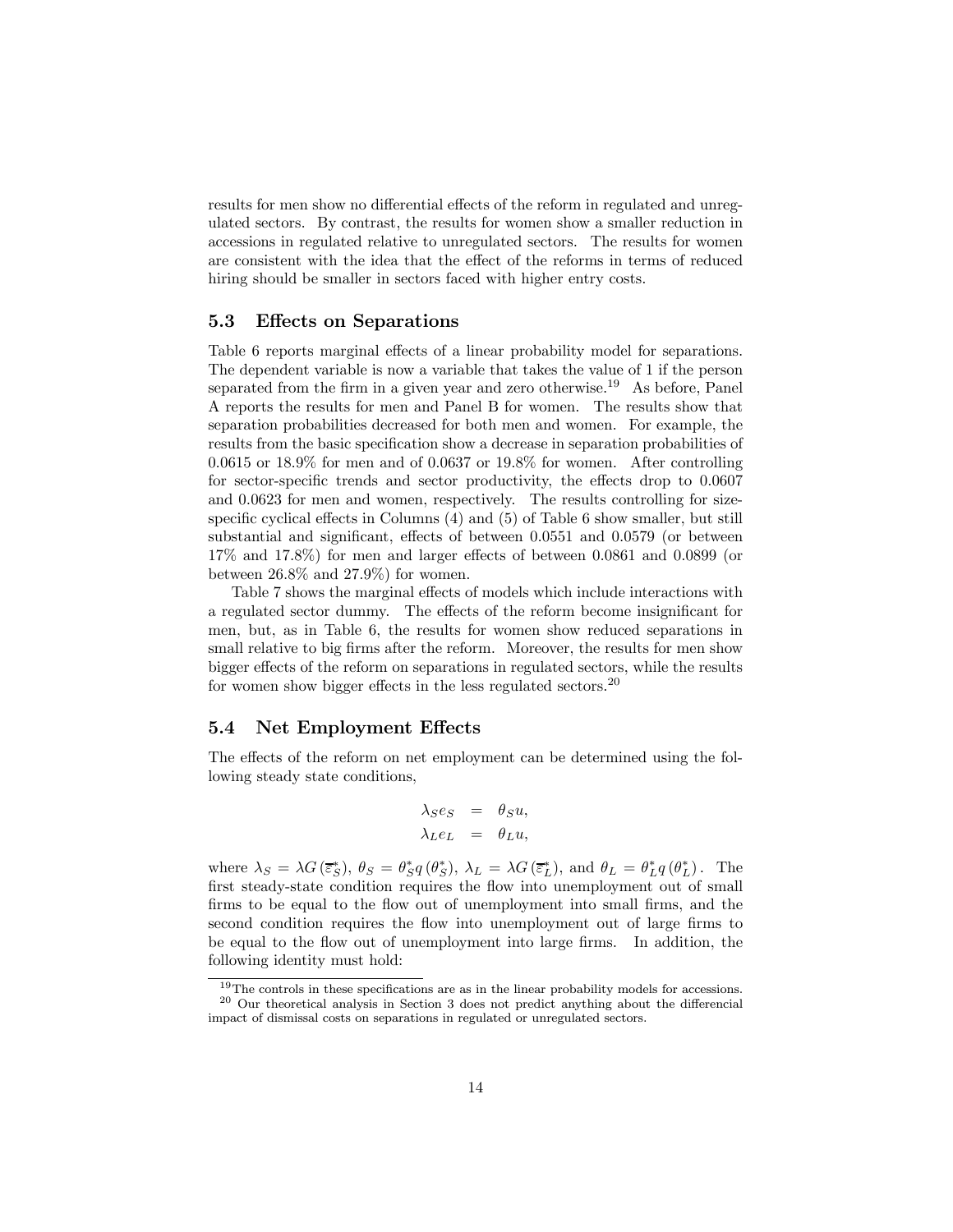$$
u=1-e,
$$

where,

$$
e = [p_S \times e_S + (1 - p_S) \times e_L],
$$

where  $p<sub>S</sub>$  is he share of employment in small firms. Using the two steady-state conditions and the identity to solve for employment yields:

$$
e = \left[ \frac{p_S \lambda_L \theta_S + (1 - p_S) \lambda_S \theta_L}{\lambda_S \lambda_L + p_S \lambda_L \theta_S + (1 - p_S) \lambda_S \theta_L} \right].
$$

The results above suggest accessions and separations decreased by 7.3% and 17.8% for men. Using these results together with average accessions and separation rates in small and large firms and the share of employment in small firms before the reform in the top panel of Table 1, suggests an increase in men´s employment due to the reform of a little under  $1\%$ . In contrast, the results for women suggest greater decreases in accessions and separations of 23% and 27.9%, respectively. Combining these results with the average accession and separation rates in small and large firms and the share of employment in small firms for women before the reform in Panel B of Table 1, suggests a decline in women's employment of about  $1\%$  as a result of the reform. The results for men show increased employment due to increased dismissal costs for insiders, but negative employment effects for women, who are likely to be outsiders. Moreover, the results for women, above, show greater effects of the reform in unregulated sectors, especially in terms of accessions, suggesting that most of the losses in employment after the increase in dismissal costs occurred in less regulated sectors.

#### 6 Conclusion

Labor and product market regulations have often been blamed for the high unemployment in Europe. Yet, the empirical evidence on the impact of these regulations is mixed. In this paper, we present new evidence on the impact of dismissal costs on turnover and employment and ask how the employment consequences of dismissal costs vary with the strictness of entry regulations.

We first present a model, which shows that while dismissal costs reduce both accessions and separations, the impact of dismissal costs on hiring is mitigated when entry costs are higher. This is because the higher are entry costs, the more careful are firms in creating new jobs. This result, thus, suggests that barriers to entry reduce the effectiveness of labor market deregulation.

We use an employer-employee panel from the Italian Social Security to examine the impact of labor and product market regulations empirically. We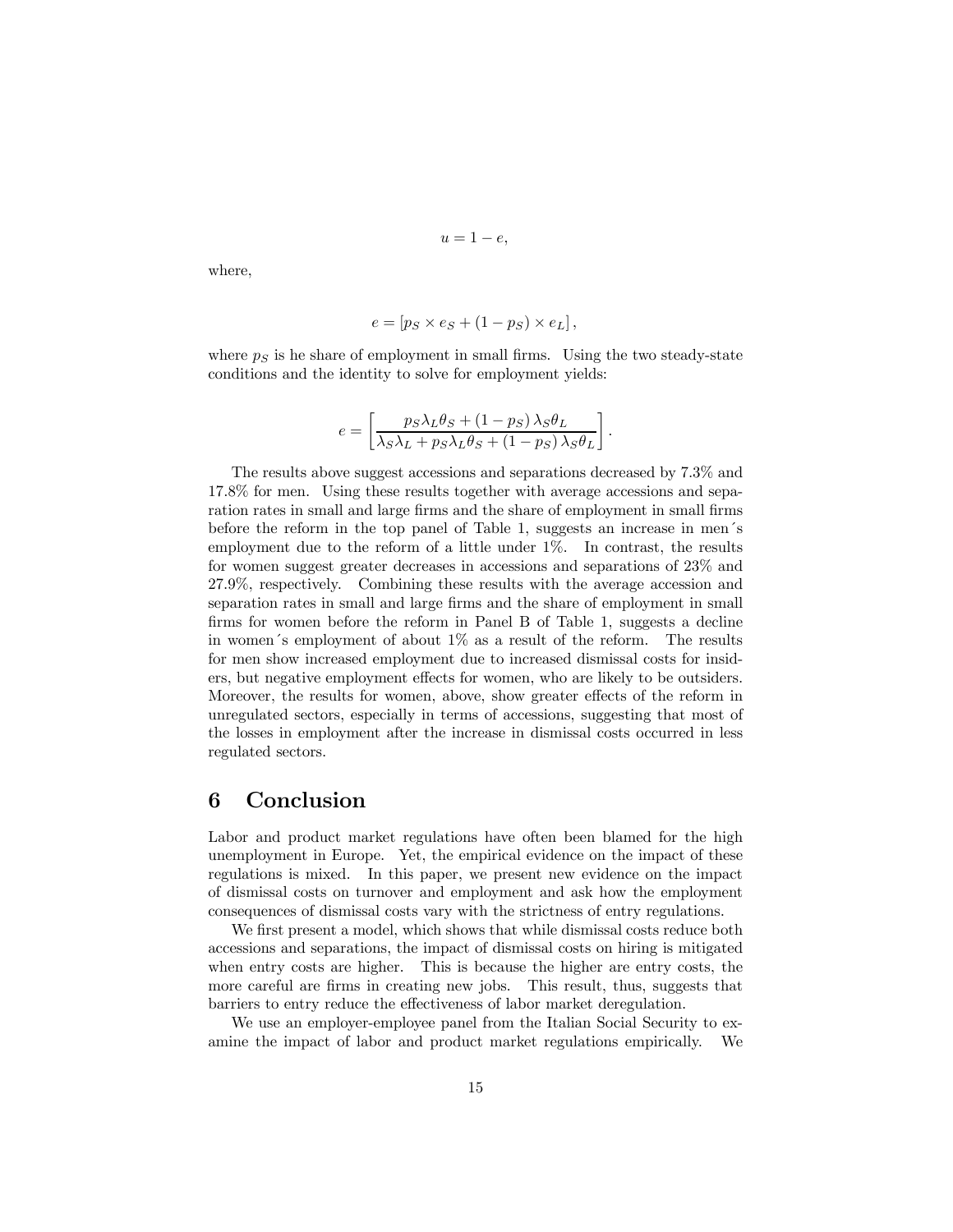exploit the fact that dismissal costs increased after 1990 in Italy for firms with less than 15 employees relative to larger firms. Our estimates suggest the 1990 reform reduced accessions by 7.3% and 23% for men and women, respectively. In addition, our estimates suggest a reduction in separations of 17.8% and 27.9% for men and women, respectively, as a result of the reform. These results are robust to the inclusion of sector fixed effects, sector-specific trends, sectoral productivity, and size-specific cyclical effects. Combining these results with the steady-state conditions from the model suggests increased employment due to the rise in dismissal costs for men, who are more likely to be insiders, but a decline of about 1% in the employment of women, who are more likely to be outsiders.

We then look at the impact of the 1990 reform on turnover in sectors subject to more and less restrictive entry regulations. While several authors have documented very costly administrative burdens in Italy, these authors also document the variability in entry regulation across sectors within Italy. We exploit this variability together with the changes in dismissal costs after 1990 for small relative to large firms to examine how labor and product market regulations interact. Our results suggest a smaller impact of the 1990 reform on accessions in regulated than in less regulated sectors, especially for women. An important implication of our theoretical and empirical findings is that for labor market deregulation to be effective in terms of generating new jobs, countries also have to eliminate administrative burdens that generate barriers to entrepreneurship.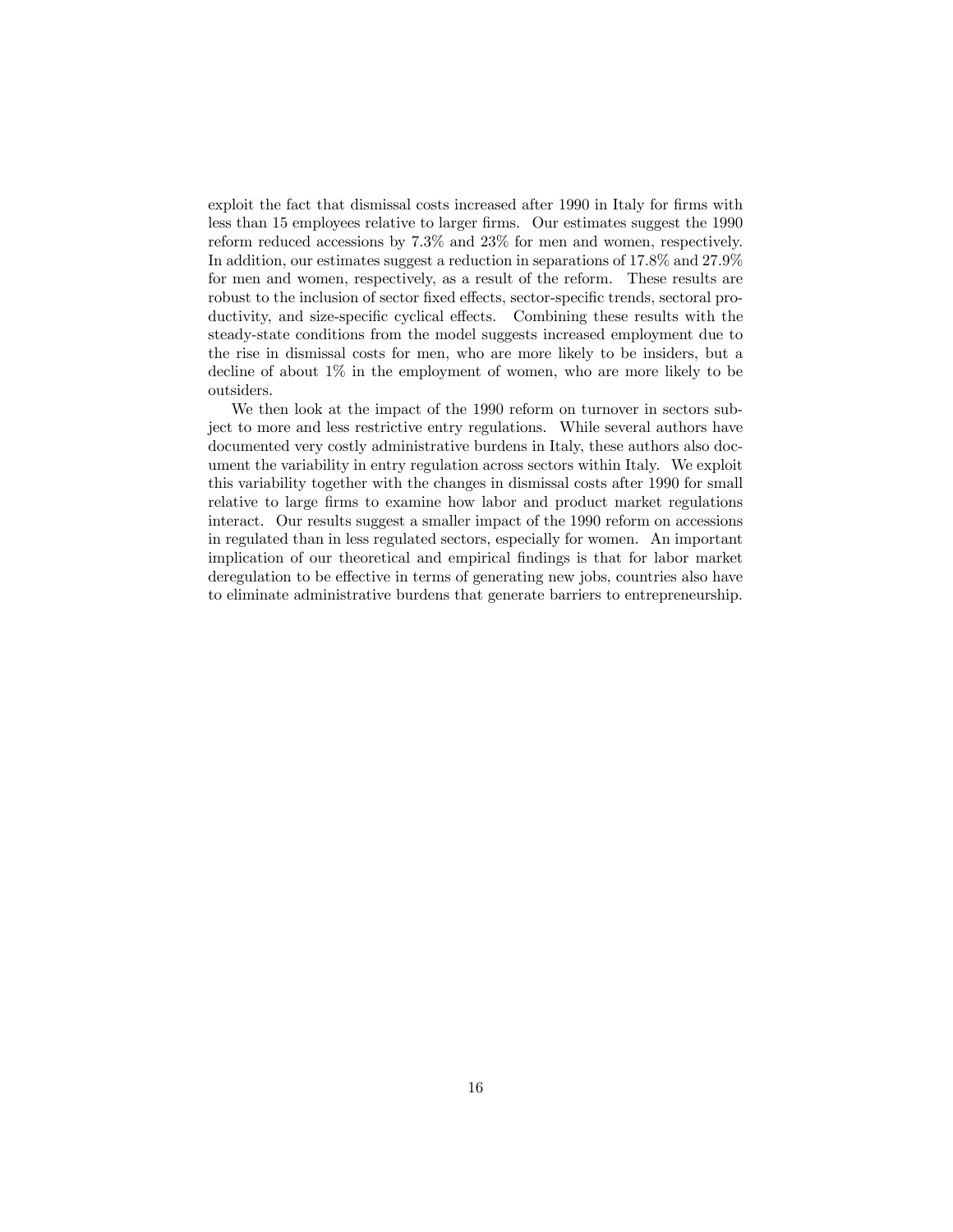#### References

- [1] Acemoglu, Daron and Joshua Angrist. 2001. "Consequences of Employment Protection? The Case of the American with Disabilities Act," Journal of Political Economy, 109(5): 915-957.
- [2] Alesina, Alberto, Silvia Ardagna, Giuseppe Nicoletti and Fabio Schiantarelli. 2003. "Regulation and Investment," NBER Working Paper No. 9560.
- [3] Angrist, Joshua and Adriana Kugler. 2003. "Protective or Counter-Productive? Labor Market Institutions and the Effect of Immigration on EU Natives," Economic Journal, 113: F302-F331.
- [4] Autor, David. 2003. "Outsourcing at Will: The Contribution of Unjust Dismissal Doctrine to the Growth of Employment Outsourcing," Journal of Labor Economics, 21(1): 1-42.
- [5] Autor, David, John J. Donohue III and Stewart J. Schwab. 2002. "The Costs of Wrongful Discharge Laws," NBER Working Paper No. 9425.
- [6] Bertola, Giuseppe. 1990. "Job Security, Employment, and Wages," European Economic Review, 54(4): 851-79.
- [7] Bertrand, Marianne and Francis Kramarz. 2002. "Does Product Market Regulation Hinder Job Creation? Commercial Zoning and Retailing Employment in France," Quarterly Journal of Economics, 117(4): 1369-1414.
- [8] Blanchard, Olivier and Francesco Giavazzi. 2003. "Macroeconomic Effects of Regulation and Deregulation in Goods and Labor Markets," forthcoming Quarterly Journal of Economics.
- [9] Blanchard, Olivier and Thomas Philippon. 2003. "The Decline of Rents and the Rise and Fall of European Unemployment," mimeo.
- [10] Boeri, Tito and Juan F. Jimeno. 2003. "The Effects of Employment Protection: Learning from Variable Enforcement," CEPR Discussion Paper No. 3926.
- [11] Boeri, Tito, Giuseppe Nicoletti and Stefano Scarpetta. 2000. "Regulation and Labor Market Performance," CEPR Discussion Paper No. 2420.
- [12] Borgarello, Andrea, Pietro Garibaldi and Lia Pacelli. 2002. "Employment Protection Legislation and the Size of Firms: a Close Look to the Italian Case," forthcoming in Giornale degli Economisti e Annali di Economia.
- [13] Boylaud, Olivier. 2000. "Regulatory Reform in Road Freight and Retail Distribution," OECD Economics Department Working Paper No. 255.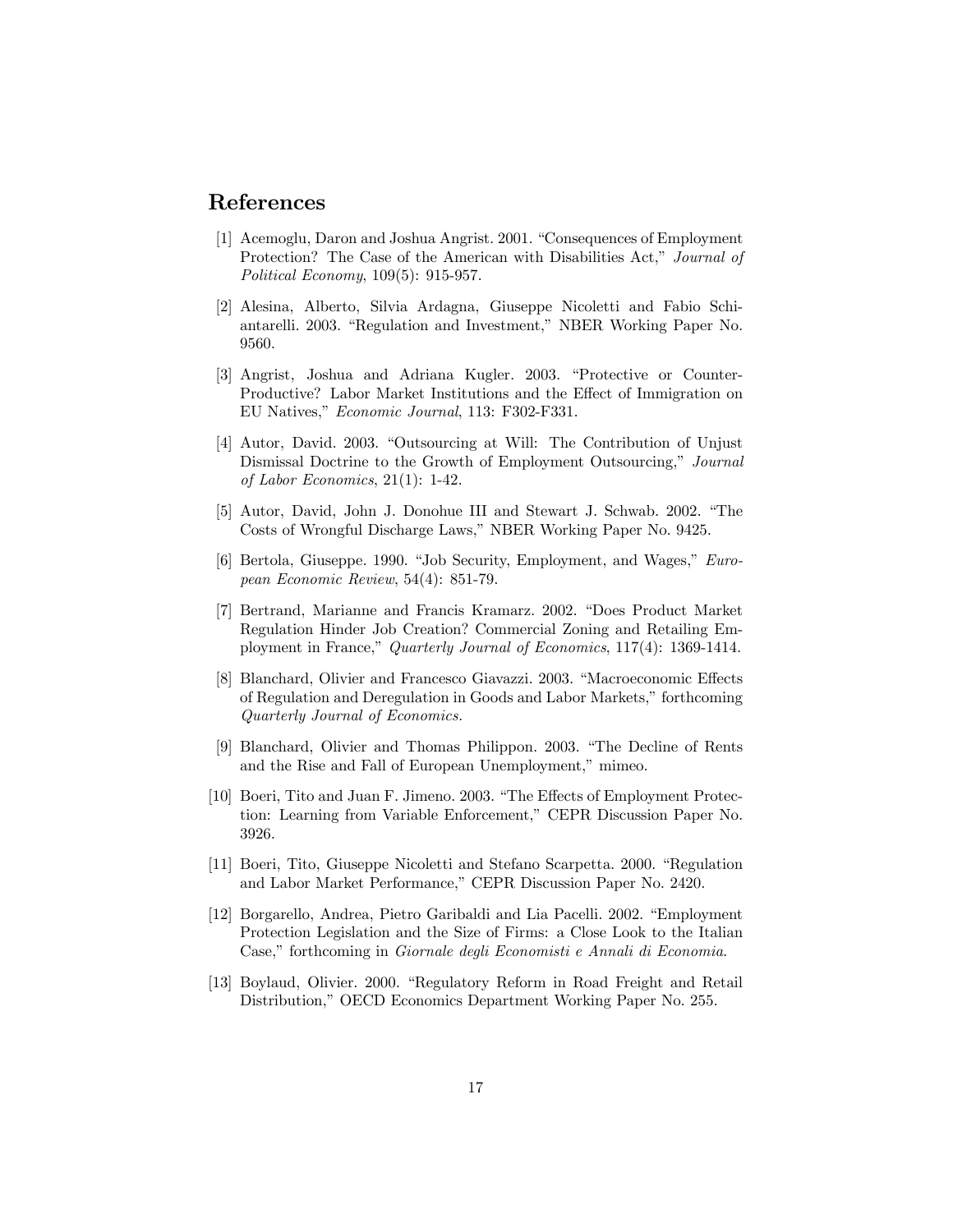- [14] Boylaud, Olivier and Giuseppe Nicoletti. 2000. " Regulation, Market Structure and Performance in Telecommunications," OECD Economics Department Working Paper No. 237.
- [15] Burda, Michael C. 1991. "Labor and Product Markets in Czechoslovakia and the Ex-GDR: A Twin Study." CEPR Discussion Paper No. 548.
- [16] Contini, Bruno. 2002. Osservatorio Sulla Mobilità del Lavoro en Italia. Bologna: Il Mulino.
- [17] Djankov, Simeon, Rafael La Porta, Florencio Lopez-de-Silanes and Andrei Shleifer. 2002. "The Regulation of Entry," Quarterly Journal of Economics, 117(1): 1-37.
- [18] Ebell, Monique and Christian Haefke. 2003. "Product Market Deregulation and Labor Market Outcomes," mimeo.
- [19] Fonseca, Raquel, Paloma Lopez-Garcia and Christopher Pissarides. 2001. "Entrepreneurship, Start-Up Costs and Employment," European Economic Review, 45: 692/705.
- [20] Gali, Jordi. 2003. Discussion of "The Decline of Rents and the Rise and Fall of European Unemployment," by O. Blanchard and T. Philippon, mimeo.
- [21] Gersbach, Hans and Achim Schniewind. 2001. "Product Market Reforms and Unemployment in Europe," IZA Discussion Paper No. 255.
- [22] Goglio, Alessandro. 2001. "Sectoral Regulatory Reforms in Italy: Framework and Implications," OECD Economics Department Working Paper No. 294.
- [23] Gonenc, Rauf and Giuseppe Nicoletti. 2000. "Regulation, Market Structure and Performance in Air Passenger Transportation," OECD Economics Department Working Paper No. 254.
- [24] Gonenc, Rauf, Maria Maher and Giuseppe Nicoletti. 2000. "The Implementation and the Effects of Regulatory Reform: Past Experience and Current Issues," OECD Economics Department Working Paper No. 251.
- [25] Hunt, Jennifer. 2000. "Firing Costs, Employment Fluctuations, and Average Employment: An Examination of Germany," Economica, 67(266): 177-202.
- [26] ISTAT. 2002. Annual Report. Rome: ISTAT Publications.
- [27] Krueger, Alan and Jörn-Steffen Pischke. 1998. "Observations and Conjectures on the US Employment Miracle," in Third Public Ferman-American Academic Council Symposium, Bonn.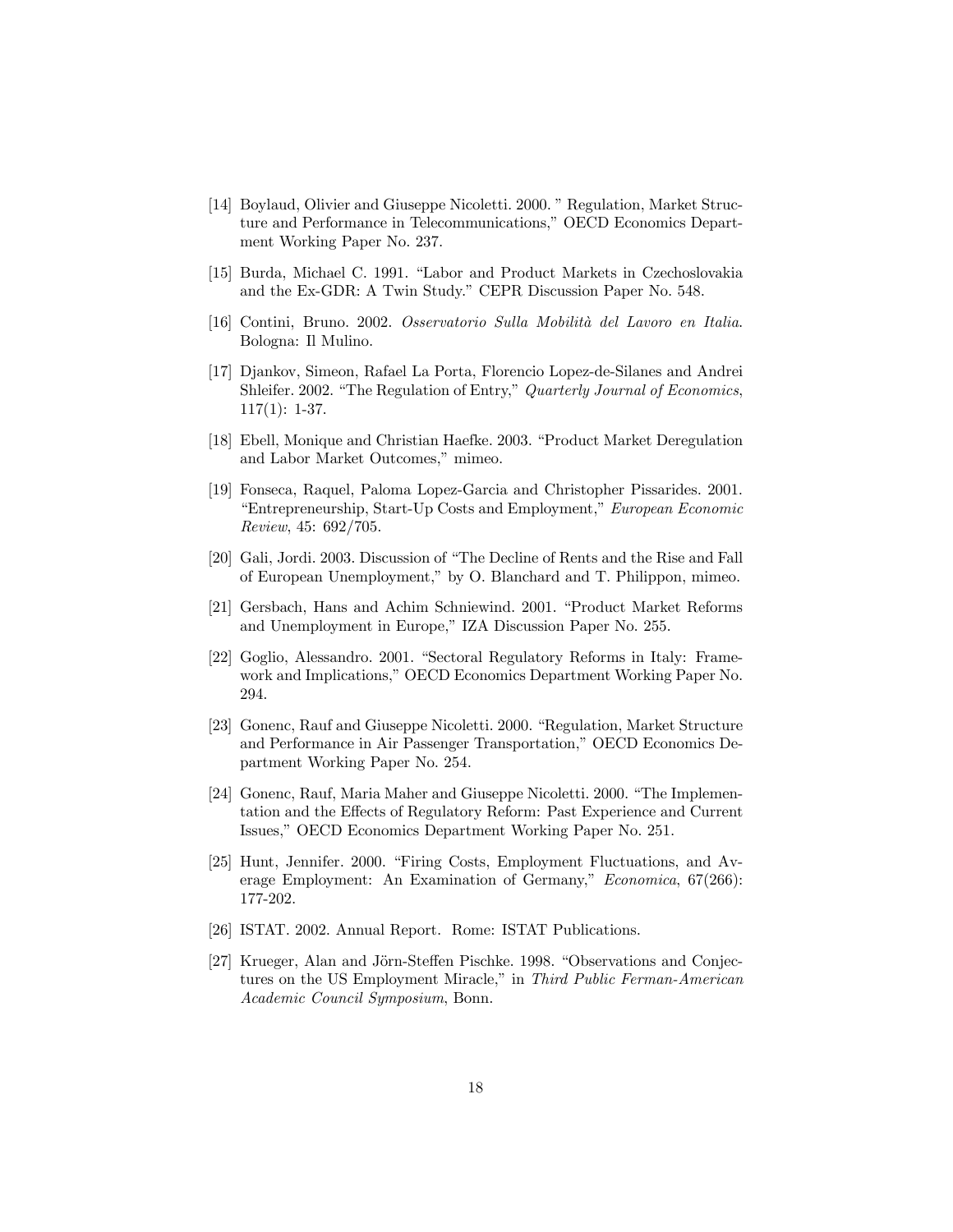- [28] Kugler, Adriana, Juan F. Jimeno and Virginia Hernanz. 2003. "Employment Consequences of Restrictive Permanent Contracts: Evidence from Spanish Labor Market Reforms," CEPR Working Paper No. 3724.
- [29] Kugler, Adriana. 1999. "The Impact of Firing Costs on Turnover and Unemployment: Evidence form the Colombian Labour Market Reform," International Tax and Public Finance, 6(3): 389-410.
- [30] Lazear, Edward. 1990. "Job Security Provisions and Employment," Quarterly Journal of Economics, 105(3): 699-726.
- [31] Messina, Julian. 2003. "Sectoral Structure and Entry Regulations," IZA Discussion Paper No. 747.
- [32] Mortensen Dale T. and Christopher A. Pissarides. 1994. "Job Creation and Job Destruction in the Theory of Unemployment," Review of Economic Studies, 61(3): 397-415.
- [33] Nickell, Stephen.1999. "Product Markets and Labor Markets," Labor Economics, 6: 1-20.
- [34] Nickell, Stephen and Richard Layard. 1999. "Labor Market Institutions and Economic Performance," in David Card and Orley Ashenfelter, eds., Handbook of Labor Economics, Vol.3C, pp. 3029-2084.
- [35] Nicoletti, Giuseppe and Stefano Scarpetta. 2003. "Regulation, Productivity and Growth: OECD Evidence," World Bank Working Paper No. 2944.
- [36] Nicoletti, Giuseppe, Stefano Scarpetta and Olivier Boylaud. 2000. "Summary Indicators of Product Market Regulation with an Extension to Employment Protection Legislation," OECD Economics Department Working Papers No. 226.
- [37] Nicoletti, Giuseppe. 2001. "Regulation in Services: OECD Patterns and Economic Implications," OECD Economics Department Working Papers No. 226.
- [38] Nicoletti, Giuseppe, Andrea Bassanini, Ernst Ekkerhard, Jean Sébastien, Paulo Santiago and Paul Swaim. 2001. "Product and Labor Markets Regulation in OECD Countries," OECD Economics Department Working Papers No. 312.
- [39] OECD. 1999. Employment Outlook. Paris: OECD.
- [40] Oyer, Paul and Scott Schaeffer. 2000. "Layoffs and Litigation," RAND Journal of economics, 31(2): 345-358.
- [41] Orszag, Michel and Dennis Snower. 1999. "Anatomy of Policy Complementarities," IZA Discussion Paper No. 41.
- [42] Snower, Dennis and Assar Lindbeck.1993. "How are Product Demand Changes Transmitted to the Labor Market?," CEPR Discussion Paper No. 844.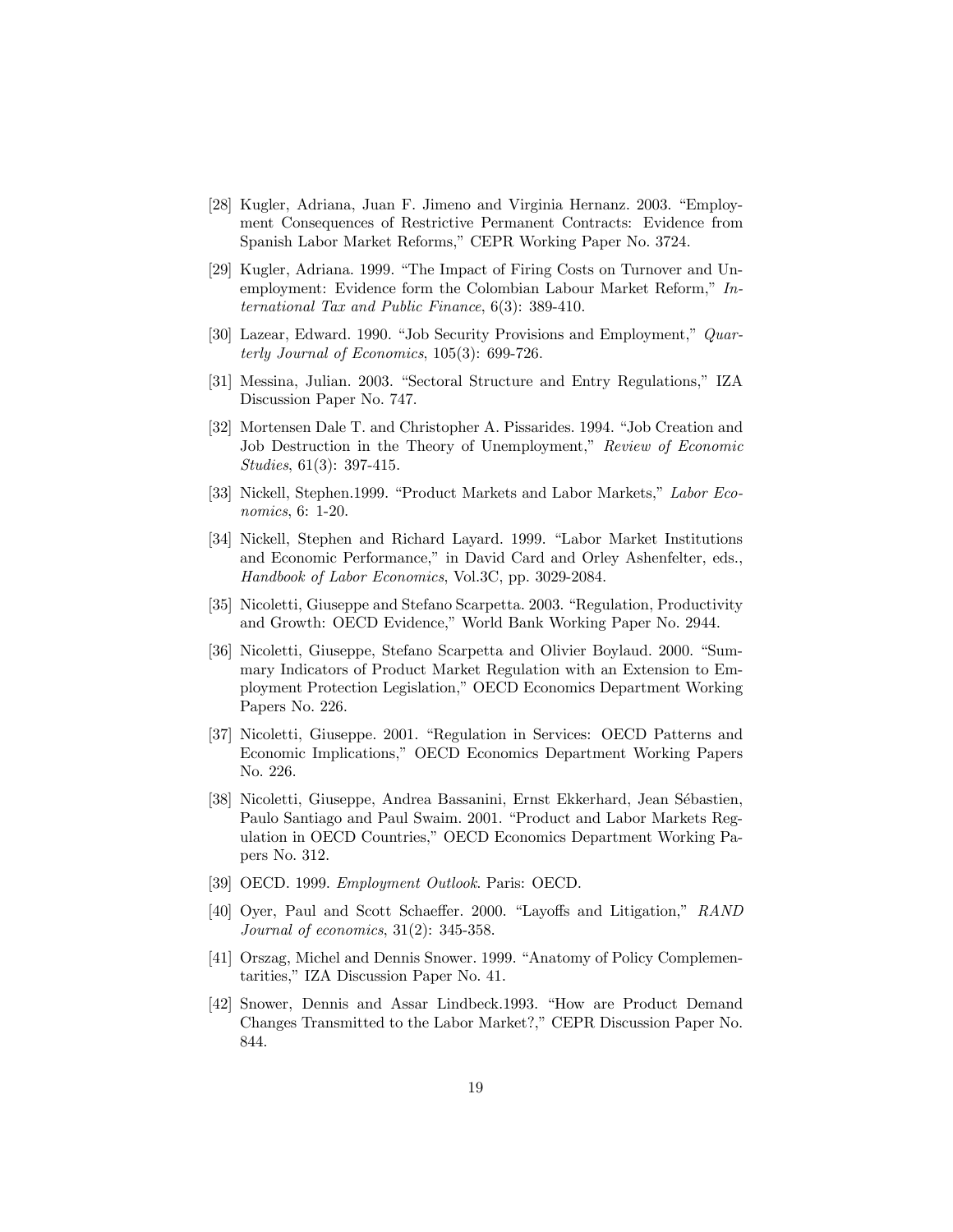#### **Figure 1: Equilibrium Values of`e \* and q \***

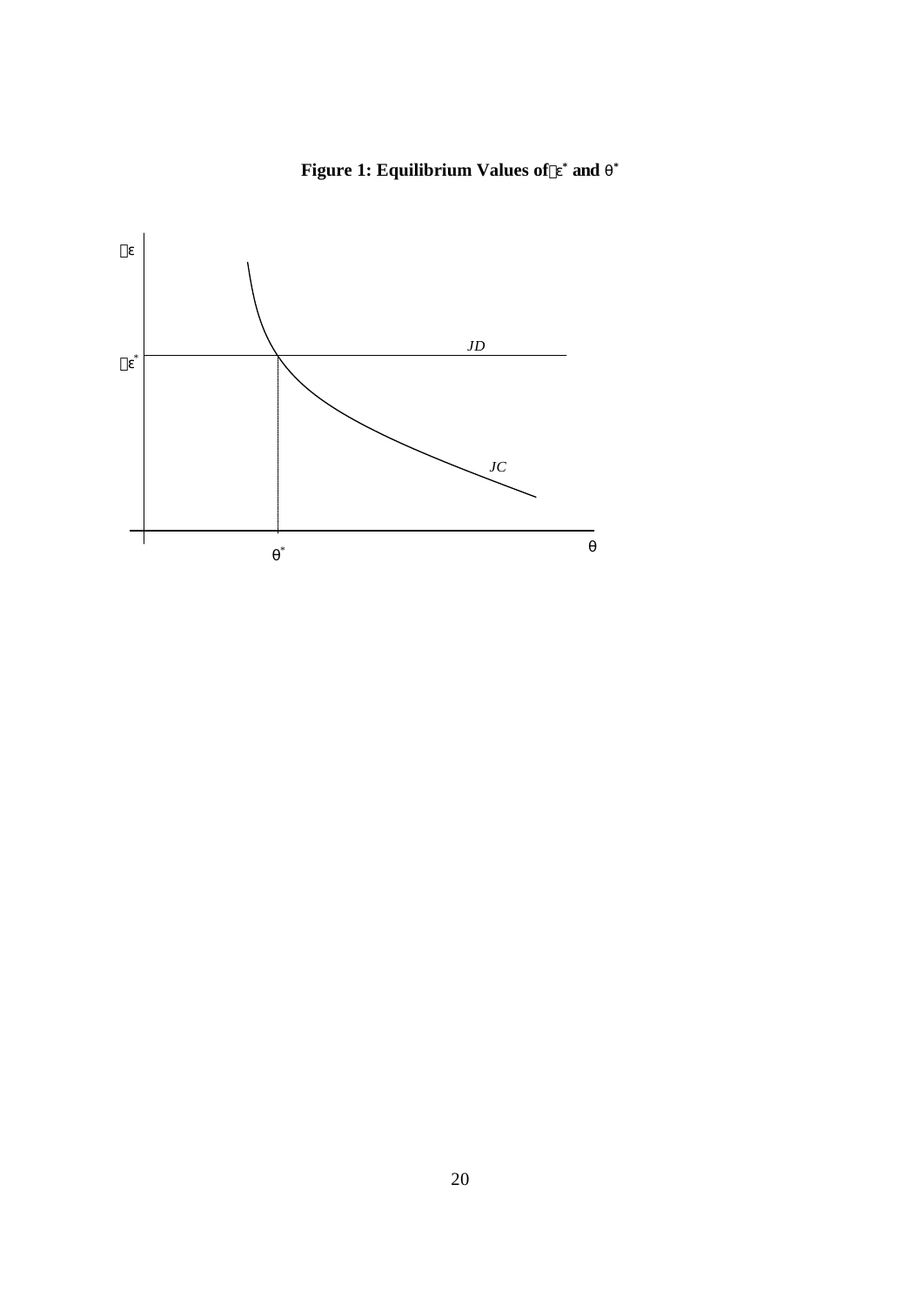

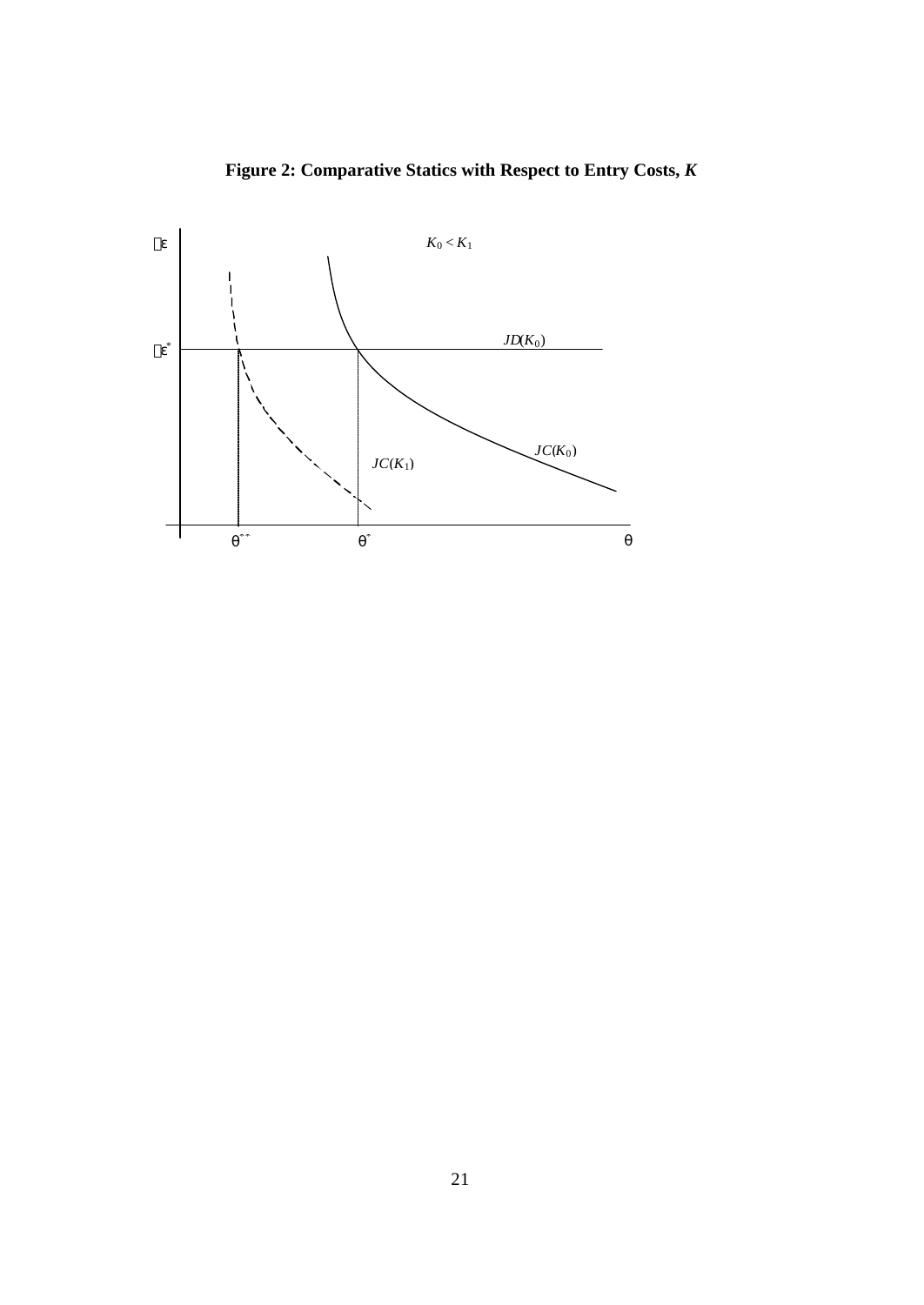**Figure 3: Comparative Statics with Respect to Dismissal Costs,** *F*

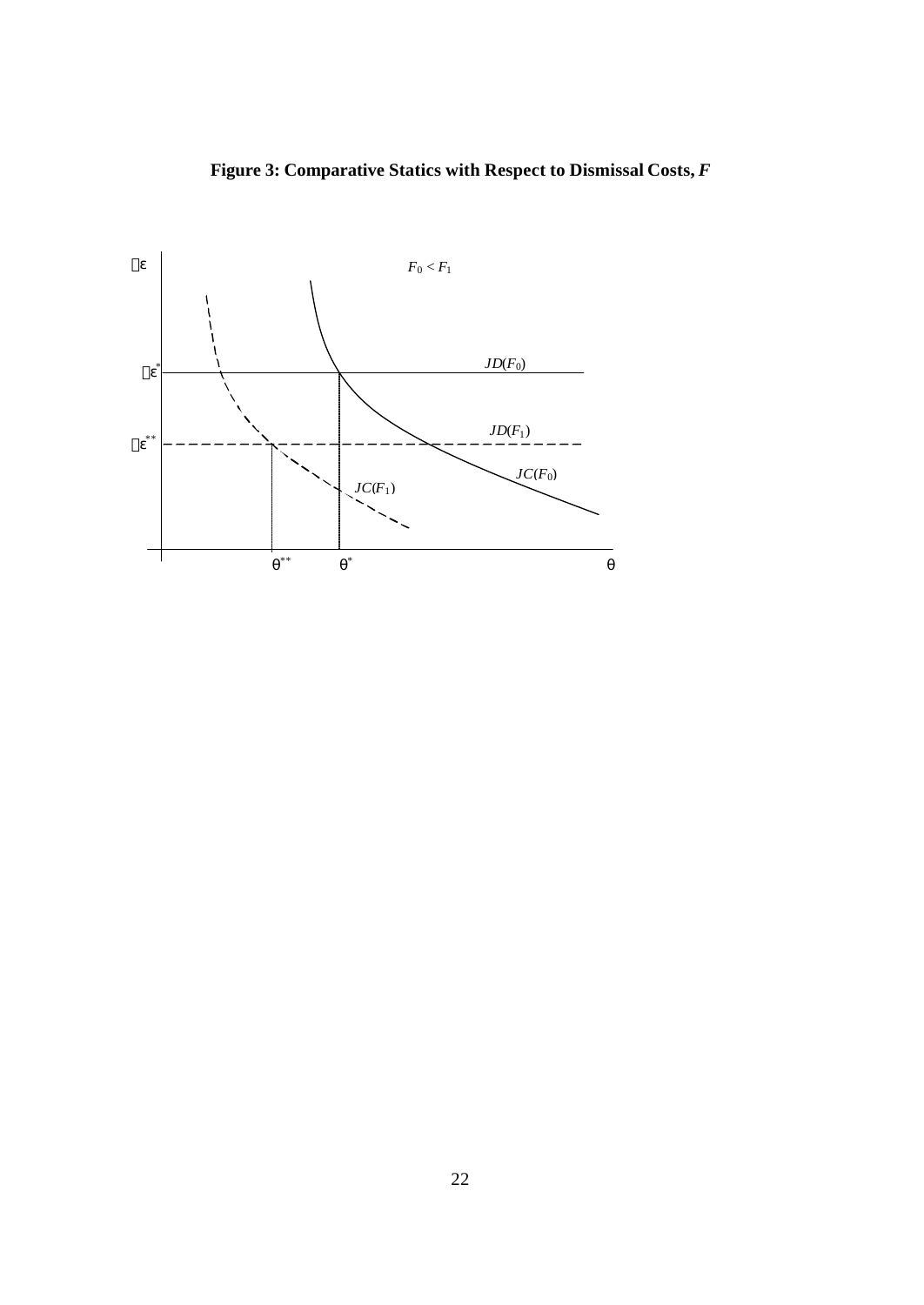

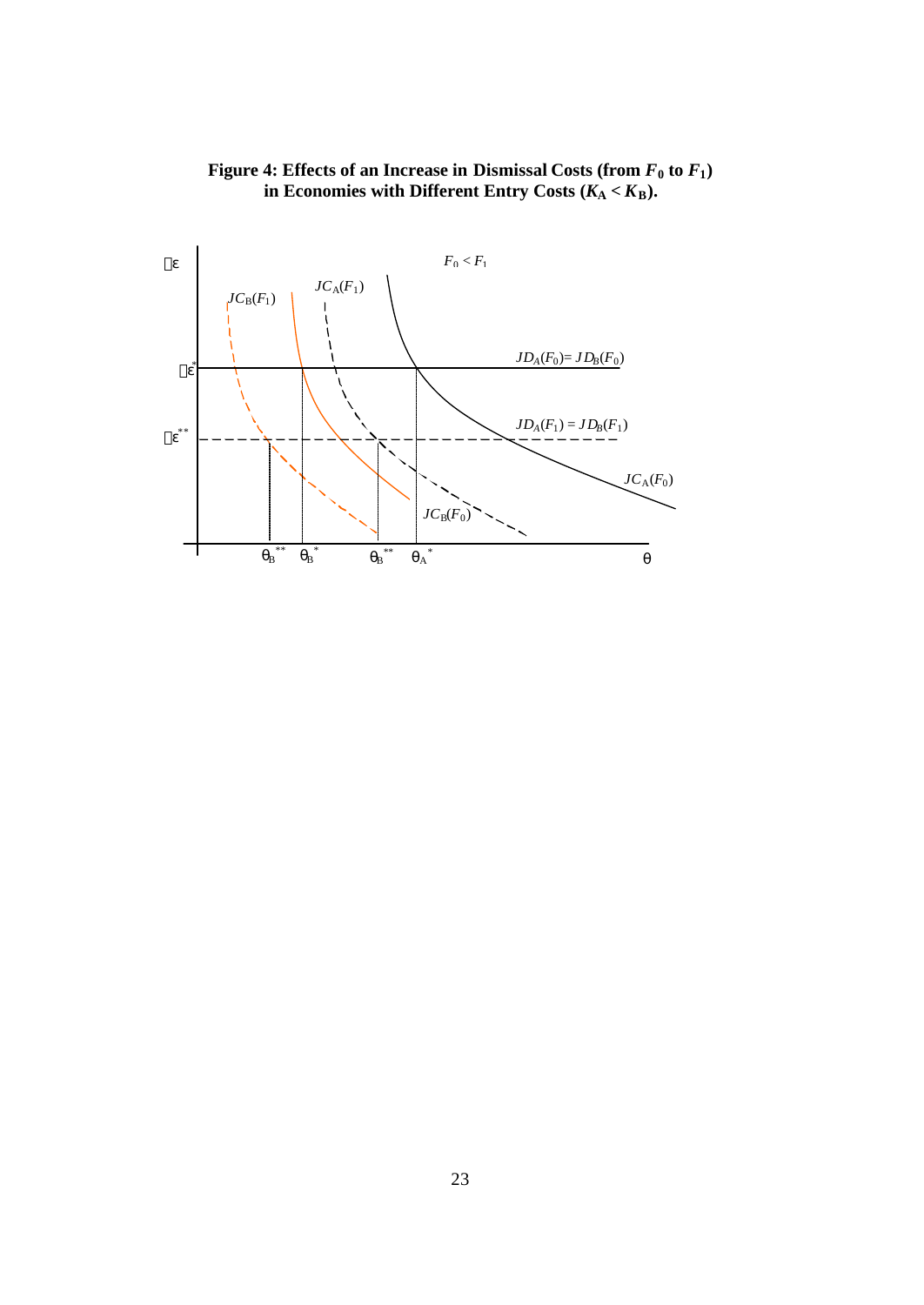

Figure 5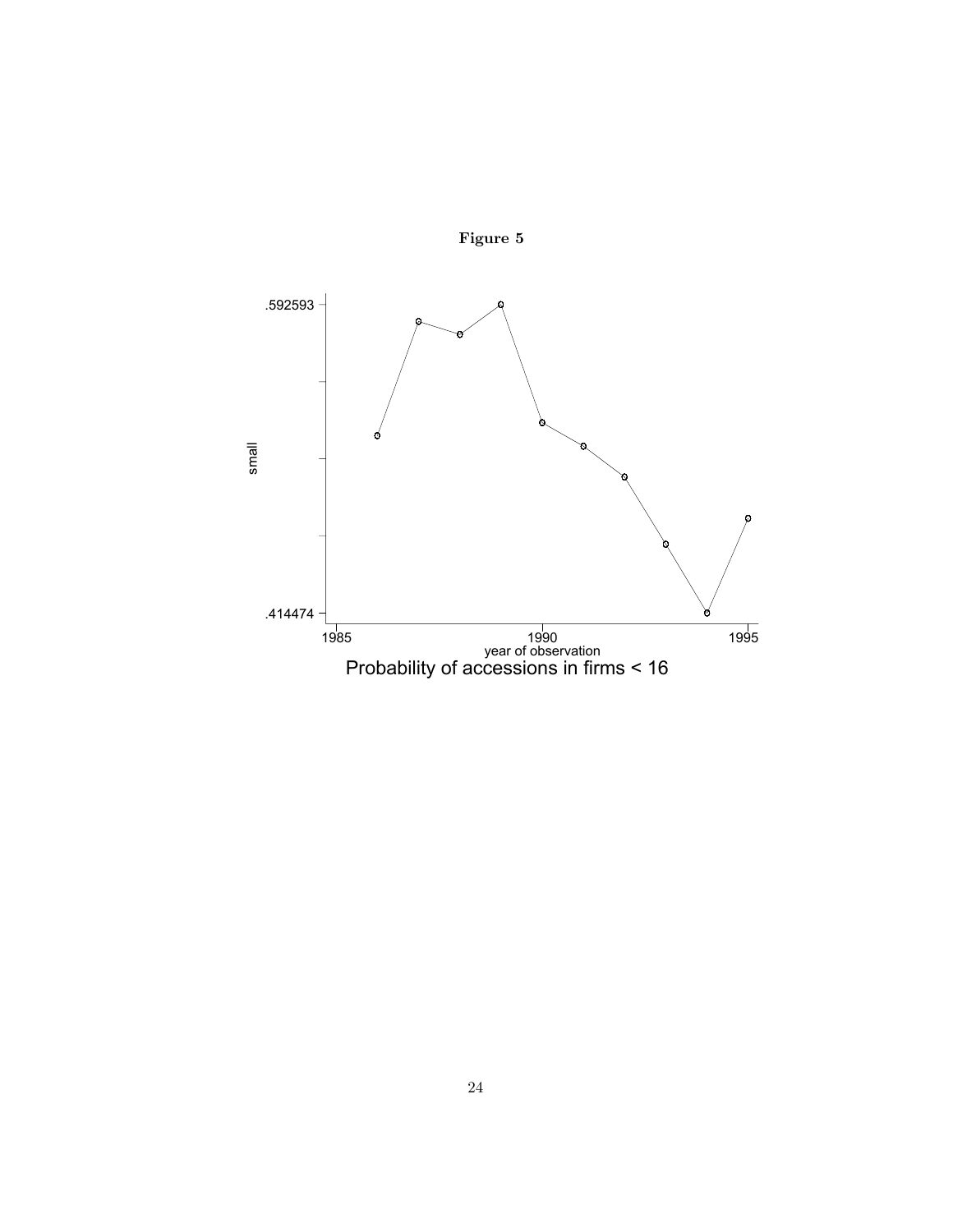

Figure 6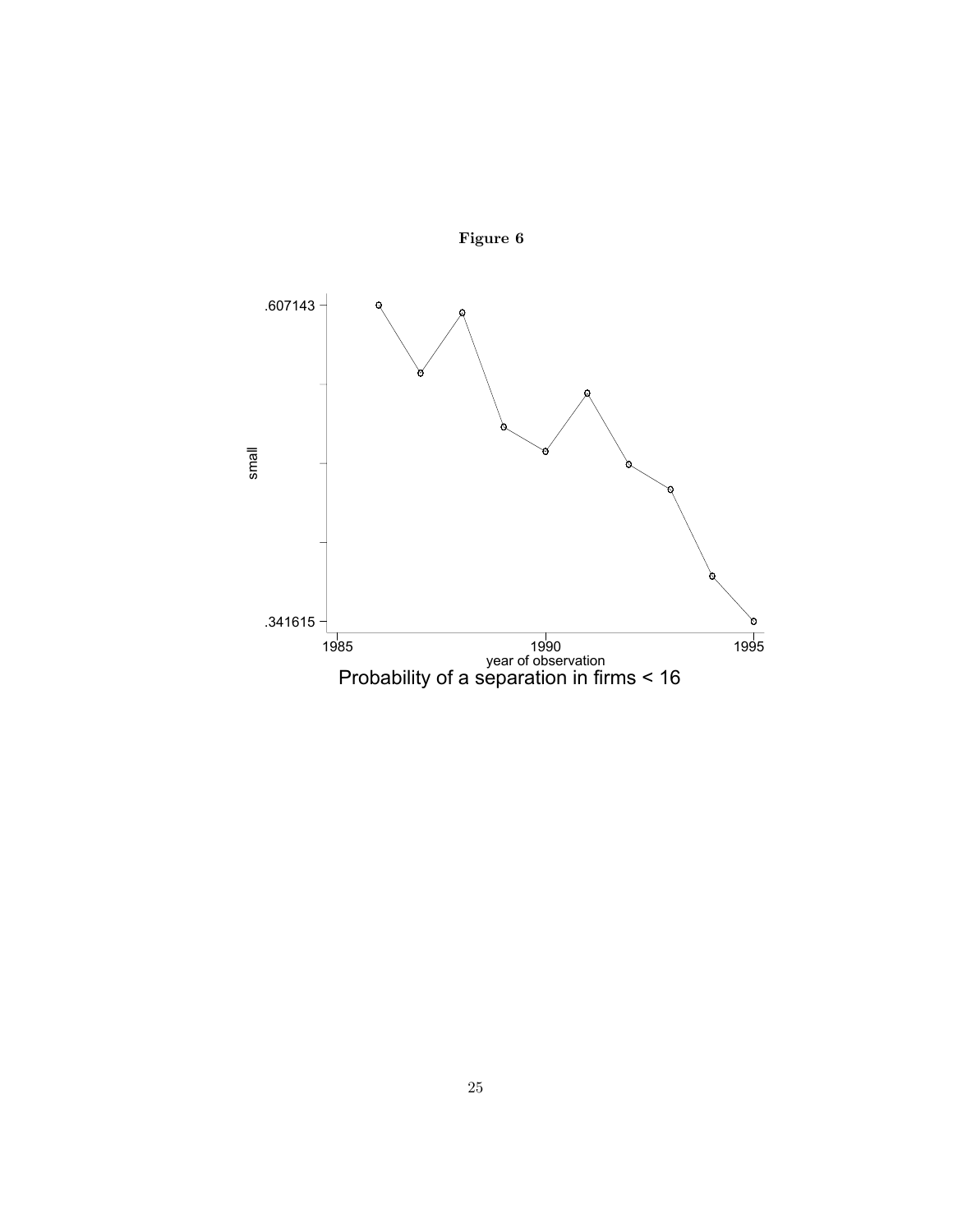

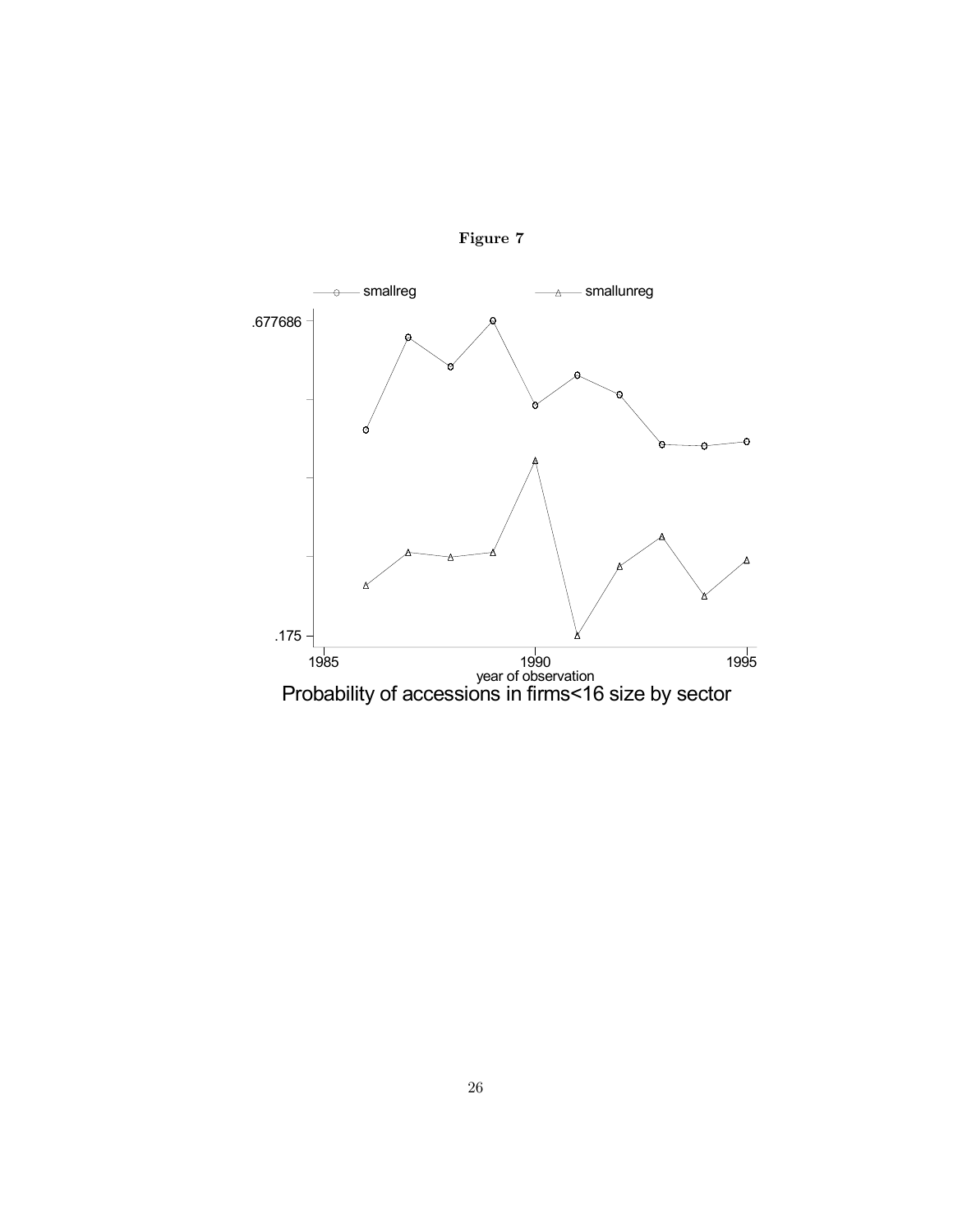

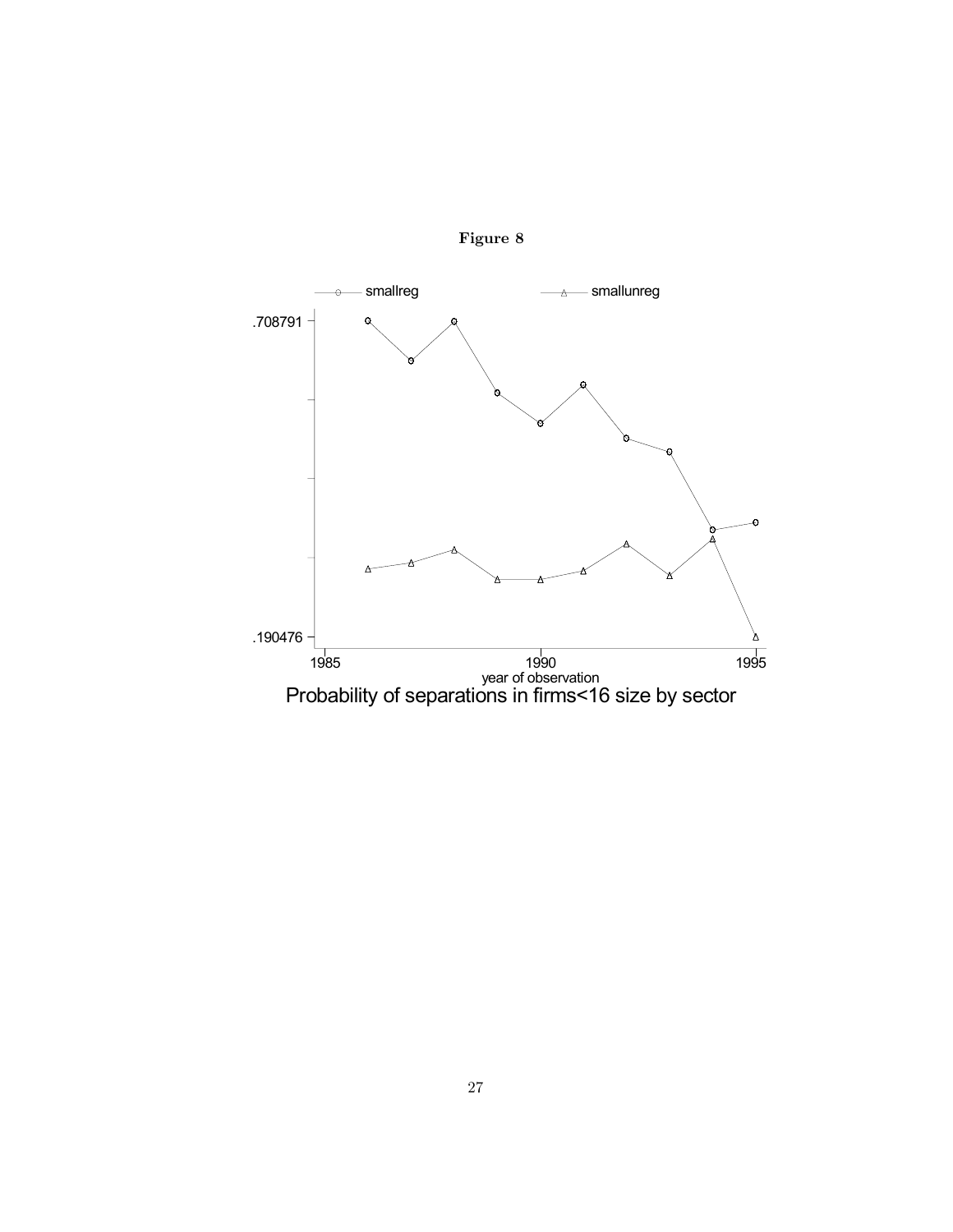| <b>Variables</b>       | Pre-reform         | Post-reform | Pre-reform         | Post-reform  |  |  |  |  |
|------------------------|--------------------|-------------|--------------------|--------------|--|--|--|--|
|                        | <b>Small Firms</b> |             | <b>Large Firms</b> |              |  |  |  |  |
|                        |                    | A. Men      |                    |              |  |  |  |  |
| Age                    | 35.79              | 36.99       | 39.70              | 40.73        |  |  |  |  |
|                        | (11.32)            | (10.75)     | (10.56)            | (10.04)      |  |  |  |  |
| % Blue Collar Workers  | .8052              | .8085       | .6268              | .5959        |  |  |  |  |
|                        | (.3961)            | (.3935)     | (.4837)            | (.4907)      |  |  |  |  |
| Average Firm Size      | 6.485              | 6.897       | 6,725.32           | 7,289.11     |  |  |  |  |
|                        | (3.9765)           | (4.155)     | (22,087.87)        | (22, 621.88) |  |  |  |  |
| <b>Accession Rate</b>  | .2337              | .1877       | .1251              | .1115        |  |  |  |  |
|                        | (.4232)            | (.3905)     | (.3308)            | (.3148)      |  |  |  |  |
| <b>Separation Rate</b> | .3247              | .2555       | .1740              | .1648        |  |  |  |  |
|                        | (.4683)            | (.4361)     | (.3791)            | (.3710)      |  |  |  |  |
| N                      | 12,321             | 12,640      | 27,599             | 32,729       |  |  |  |  |
|                        | <b>B.</b> Women    |             |                    |              |  |  |  |  |
| Age                    | 32.18              | 34.05       | 35.38              | 37.10        |  |  |  |  |
|                        | (9.721)            | (9.4)       | (9.7)              | (9.445)      |  |  |  |  |
| % Blue Collar Workers  | .4170              | .4254       | .4754              | .4427        |  |  |  |  |
|                        | (.4931)            | (.4944)     | (.4994)            | (.4967)      |  |  |  |  |
| Average Firm Size      | 6.3218             | 6.584       | 2,521.73           | 3,023.13     |  |  |  |  |
|                        | (3.9831)           | (4.1623)    | (12, 125.36)       | (13,063.76)  |  |  |  |  |
| <b>Accession Rate</b>  | .2212              | .1692       | .1318              | .1192        |  |  |  |  |
|                        | (.4151)            | (.3750)     | (.3383)            | (.3241)      |  |  |  |  |
| <b>Separation Rate</b> | .3218              | .2415       | .1924              | .1780        |  |  |  |  |
|                        | (.4672)            | (.4280)     | (.3942)            | (.3825)      |  |  |  |  |
| N                      | 7,228              | 6,796       | 11,812             | 13,748       |  |  |  |  |

| Table 1: Descriptive Statistics by Firm Size, Before and After Reforms (Full Sample) |  |  |  |  |  |
|--------------------------------------------------------------------------------------|--|--|--|--|--|
|                                                                                      |  |  |  |  |  |

Notes: Only permanent workers are included. The pre-reform period goes from 1986 to 1990 and the post-reform period from 1991 to 1995. Standard deviations in parenthesis.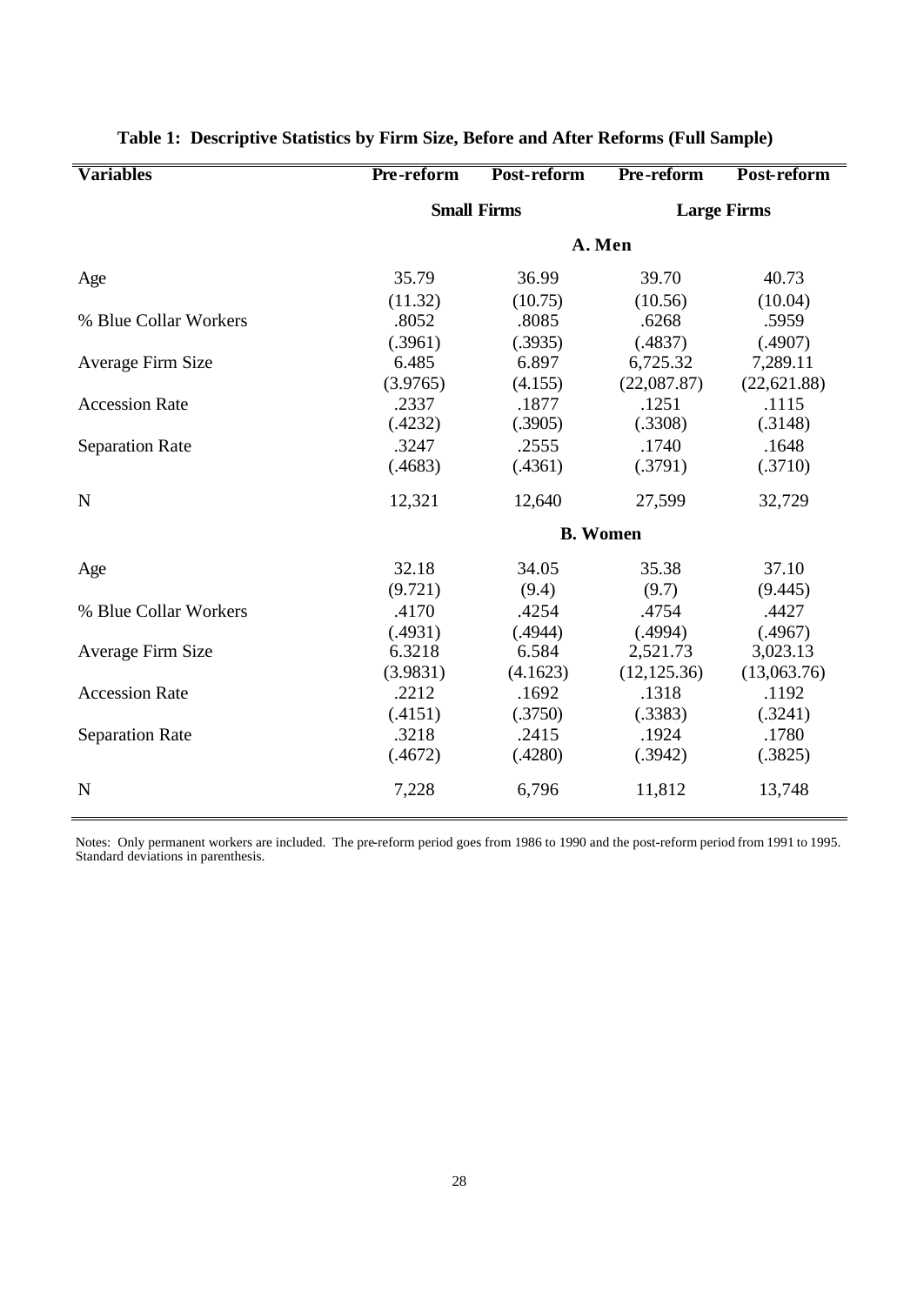| <b>Variables</b>       | Pre-reform | Post-reform                   | Pre-reform   | Post-reform        |
|------------------------|------------|-------------------------------|--------------|--------------------|
|                        |            | <b>Small Firms</b>            |              | <b>Large Firms</b> |
|                        |            | <b>A. Regulated Sectors</b>   |              |                    |
| Age                    | 36.09      | 38.17                         | 40.77        | 41.85              |
|                        | (11.31)    | (10.60)                       | (10.11)      | (9.857)            |
| % Blue Collar Workers  | .7240      | .7286                         | .6332        | .5481              |
|                        | (.4471)    | (.4448)                       | (.4820)      | (.4977)            |
| Average Firm Size      | 5.658      | 6.0139                        | 36,243.54    | 36,483.39          |
|                        | (4.102)    | (4.275)                       | (47, 379.08) | (47, 024.12)       |
| <b>Accession Rate</b>  | .1929      | .1621                         | .0796        | .0675933           |
|                        | (.3947)    | (.3687)                       | (.2707)      | (.251081)          |
| <b>Separation Rate</b> | .2652      | .2157                         | .0970        | .1142              |
|                        | (.4416)    | (.4115)                       | (.2960)      | (.3181)            |
| N                      | 1,493      | 1,437                         | 2,639        | 3,669              |
|                        |            | <b>B. Unregulated Sectors</b> |              |                    |
| Age                    | 34.99      | 38.60                         | 40.48        | 39.69              |
|                        | (9.766)    | (10.51)                       | (11.23)      | (10.32)            |
| % Blue Collar Workers  | .7746      | .7744                         | .7396        | .7494              |
|                        | (.4193)    | (.4193)                       | (.4391)      | (.4336)            |
| Average Firm Size      | 8.704      | 9.049                         | 953.3        | 1,413.34           |
|                        | (3.486)    | (3.603)                       | (3,194.91)   | (3,902.25)         |
| <b>Accession Rate</b>  | .1549      | .1098                         | .0917        | .0726              |
|                        | (.3631)    | (.3135)                       | (.2888)      | (.2596)            |
| <b>Separation Rate</b> | .2183      | .1707                         | .1748        | .1145              |
|                        | (.4146)    | (.3774)                       | (.3800)      | (.3186)            |
| N                      | 142        | 164                           | 818          | 882                |

### **Table 2: Descriptive Statistics for Men by Firm Size, Before and After the Reform (Regulation Sample)**

Notes: Only permanent workers are included. The pre-reform period goes from 1986 to 1990 and the post-reform period from 1991 to 1995. The regulation sample includes workers and firms in the retail, road transportation, electricity, telecommunications, air transportation and textile sectors. The retail, road transportation, electricity, and telecommunications are classified as regulated, while the air transportation and textile sectors are classified as unregulated. Standard deviations are in parenthesis.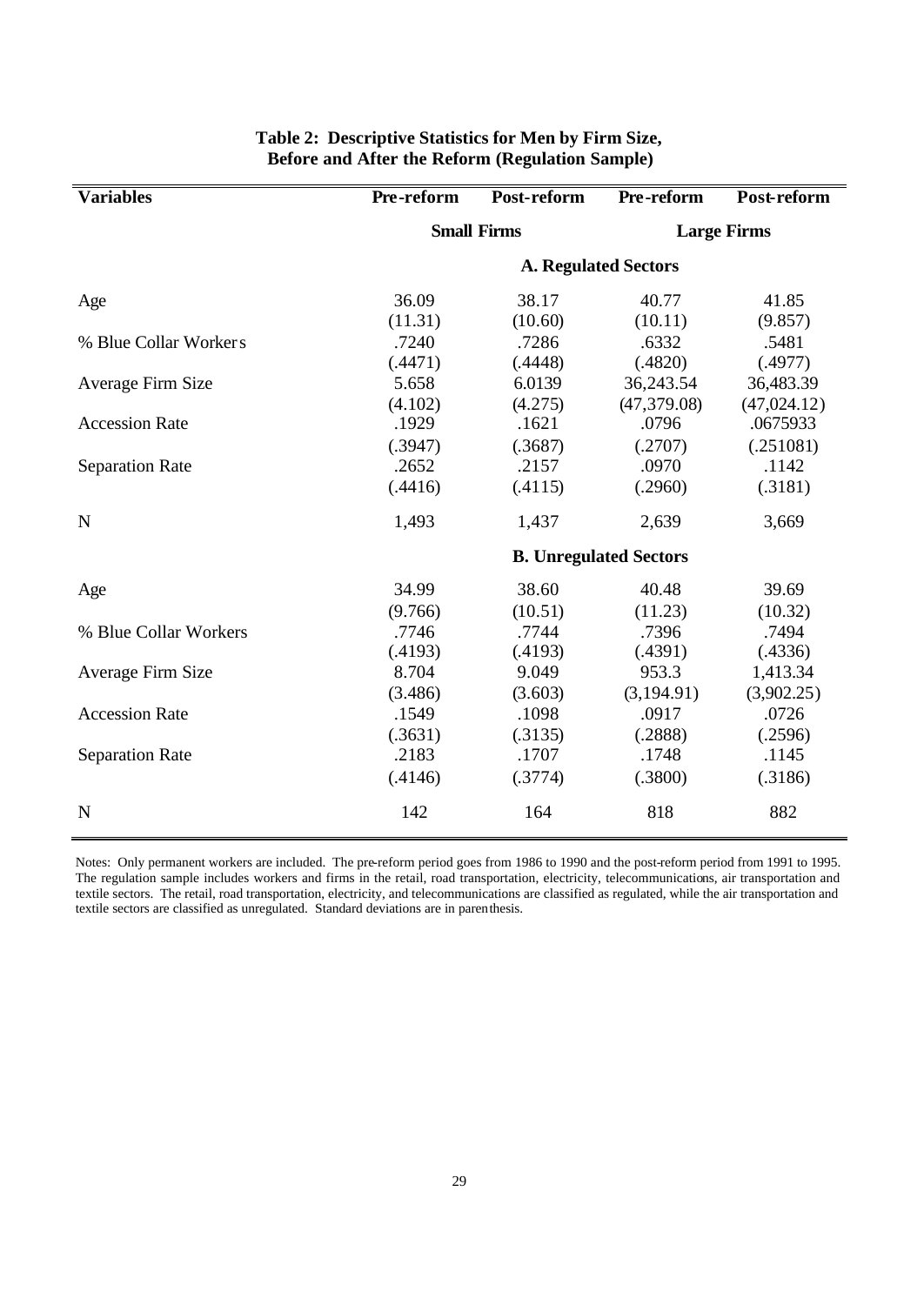| <b>Variables</b>       | Pre-reform                  | Post-reform                   | Pre-reform   | Post-reform        |  |  |
|------------------------|-----------------------------|-------------------------------|--------------|--------------------|--|--|
|                        |                             | <b>Small Firms</b>            |              | <b>Large Firms</b> |  |  |
|                        | <b>A. Regulated Sectors</b> |                               |              |                    |  |  |
| Age                    | 32.10                       | 34.52                         | 36.64        | 38.34              |  |  |
|                        | (9.864)                     | (9.568)                       | (8.780)      | (9.759)            |  |  |
| % Blue Collar Workers  | .2490                       | .2668                         | .1485        | .1571              |  |  |
|                        | (.4326)                     | (.4426)                       | (.3559)      | (.3641)            |  |  |
| Average Firm Size      | 4.739                       | 5.277                         | 14,675.81    | 18,831.17          |  |  |
|                        | (3.520)                     | (3.8)                         | (32, 121.72) | (36,654.68)        |  |  |
| <b>Accession Rate</b>  | .1255                       | .1261                         | .1072        | .0761              |  |  |
|                        | (.3315)                     | (.3321)                       | (.3096)      | (.2653)            |  |  |
| <b>Separation Rate</b> | .2238                       | .1812                         | .1378        | .1264              |  |  |
|                        | (.4170)                     | (.3854)                       | (.3450)      | (.3325)            |  |  |
| N                      | 956                         | 817                           | 653          | 815                |  |  |
|                        |                             | <b>B. Unregulated Sectors</b> |              |                    |  |  |
| Age                    | 32.16                       | 35.18                         | 34.72        | 36.66              |  |  |
|                        | (10.89)                     | (10.77)                       | (10.28)      | (9.910)            |  |  |
| % Blue Collar Workers  | .8698                       | .8358                         | .7977        | .7669              |  |  |
|                        | (.3370)                     | (.3710)                       | (.4019)      | (.4231)            |  |  |
| Average Firm Size      | 7.175                       | 7.381                         | 310.94       | 784.57             |  |  |
|                        | (3.610)                     | (3.850)                       | (1,102.11)   | (2,694.88)         |  |  |
| <b>Accession Rate</b>  | .1154                       | .1026                         | .0691        | .0949              |  |  |
|                        | (.320)                      | (.3039)                       | (.2538)      | (.2932)            |  |  |
| <b>Separation Rate</b> | .2456                       | .1935                         | .1508        | .1474              |  |  |
|                        | (.4311)                     | (.3957)                       | (.3580)      | (.3547)            |  |  |
| N                      | 338                         | 341                           | 796          | 875                |  |  |

### **Table 3: Descriptive Statistics for Women by Firm Size, Before and After the Reforms (Regulation Sample)**

Notes: Only permanent workers are included. The pre-reform period goes from 1986 to 1990 and the post-reform period from 1991 to 1995. The regulation sample includes workers and firms in the retail, road transportation, electricity, telecommunications, air transportation and textile sectors. The retail, road transportation, electricity, and telecommunications are classified as regulated, while the air transportation and textile sectors are classified as unregulated. Standard deviations are in parenthesis.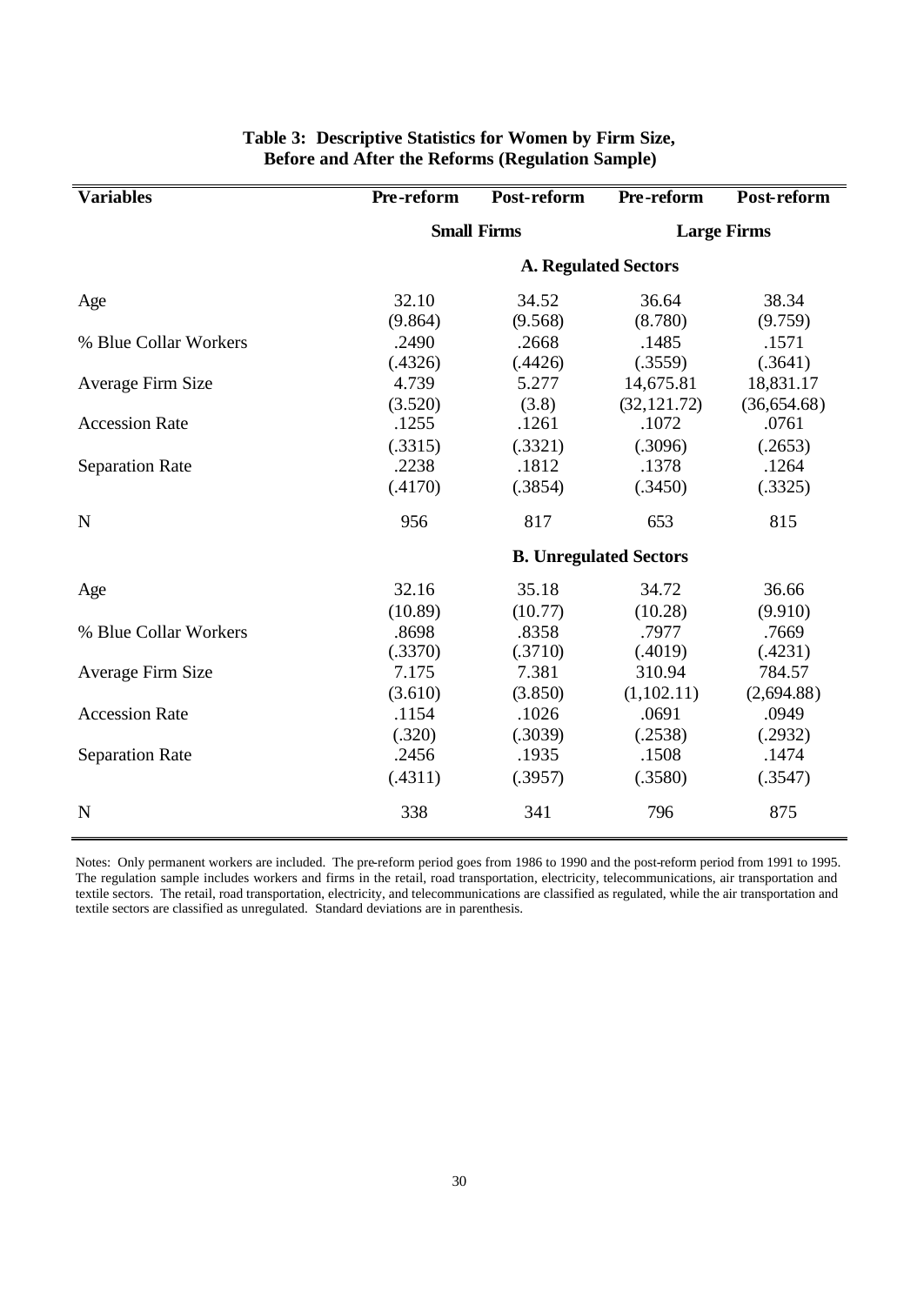| Regressors                     | (1)               | (2)            | (3)            | (4)            | (5)            |  |  |  |
|--------------------------------|-------------------|----------------|----------------|----------------|----------------|--|--|--|
| A. Men $(N = 85,222)$          |                   |                |                |                |                |  |  |  |
| Post-1990                      | .01227            | .0066          | .0073          | .0095          | $-.0016$       |  |  |  |
|                                | (.0125)           | (.0079)        | (.0081)        | (.0090)        | (.0096)        |  |  |  |
| <b>Small Firms</b>             | $.0674*$          | $.0647*$       | $.0648*$       | $.0647*$       | $.0513**$      |  |  |  |
|                                | (.0027)           | (.0025)        | (.0026)        | (.0026)        | (.0131)        |  |  |  |
| Post-1990 $\times$ Small Firms | $-.0306*$         | $-0.0251*$     | $-.0246*$      | $-.0232*$      | $-.0171**$     |  |  |  |
|                                | (.0011)           | (.0030)        | (.0030)        | (.0031)        | (.0066)        |  |  |  |
|                                | $B. (N = 39,548)$ |                |                |                |                |  |  |  |
| Post-1990                      | .0110             | $-.0025$       | .0006          | .0096          | .0051          |  |  |  |
|                                | (.0315)           | (.0118)        | (.0106)        | (.0113)        | (.0077)        |  |  |  |
| <b>Small Firms</b>             | $.0710*$          | .0703*         | $.0697*$       | .0698*         | $.1002**$      |  |  |  |
|                                | (.0029)           | (.0020)        | (.0021)        | (.0021)        | (.0196)        |  |  |  |
| Post-1990 $\times$ Small Firms | $-.0359*$         | $-.0339*$      | $-.0335*$      | $-.0468*$      | $-.0507**$     |  |  |  |
|                                | (.0012)           | (.0008)        | (.0008)        | (.0009)        | (.0102)        |  |  |  |
| <b>Sector Fixed Effects</b>    | <b>YES</b>        | N <sub>O</sub> | N <sub>O</sub> | N <sub>O</sub> | N <sub>O</sub> |  |  |  |
| Sector-specific Trends         | N <sub>O</sub>    | <b>YES</b>     | <b>YES</b>     | <b>YES</b>     | <b>YES</b>     |  |  |  |
| Sectoral Productivity          | NO                | N <sub>O</sub> | <b>YES</b>     | <b>YES</b>     | <b>YES</b>     |  |  |  |
| <b>Recession Dummy</b>         | N <sub>O</sub>    | N <sub>O</sub> | NO.            | YES            | N <sub>O</sub> |  |  |  |
| <b>GDP</b> Growth Rate         | N <sub>O</sub>    | N <sub>O</sub> | N <sub>O</sub> | N <sub>O</sub> | <b>YES</b>     |  |  |  |

|  |  |  |  |  | Table 4: Effects of the 1990 Reforms on Accessions (Full Sample) |  |  |
|--|--|--|--|--|------------------------------------------------------------------|--|--|
|--|--|--|--|--|------------------------------------------------------------------|--|--|

Notes: Robust standard errors in parenthesis allow for clustering by period/size. All specifications control for region and year effects, age, a gender dummy, a white-collar dummy, and total number of employees in the firm. Some specifications include sector fixed effects and others include sector-specific trends and sectoral productivity, which is calculated as value-added deflated using a sector-level PPI over the number of workers using 1995 as the base year. Columns (4) and (5) control for size-specific cyclical effects. Column (4) interacts the small size dummy with an expansion dummy, which takes the value of 0 for 1992-1993 and 1 otherwise, while columns (5) interacts the small size dummy with GDP growth. \* Denotes significance at the 1% level and \*\* denotes significance at the 5% level.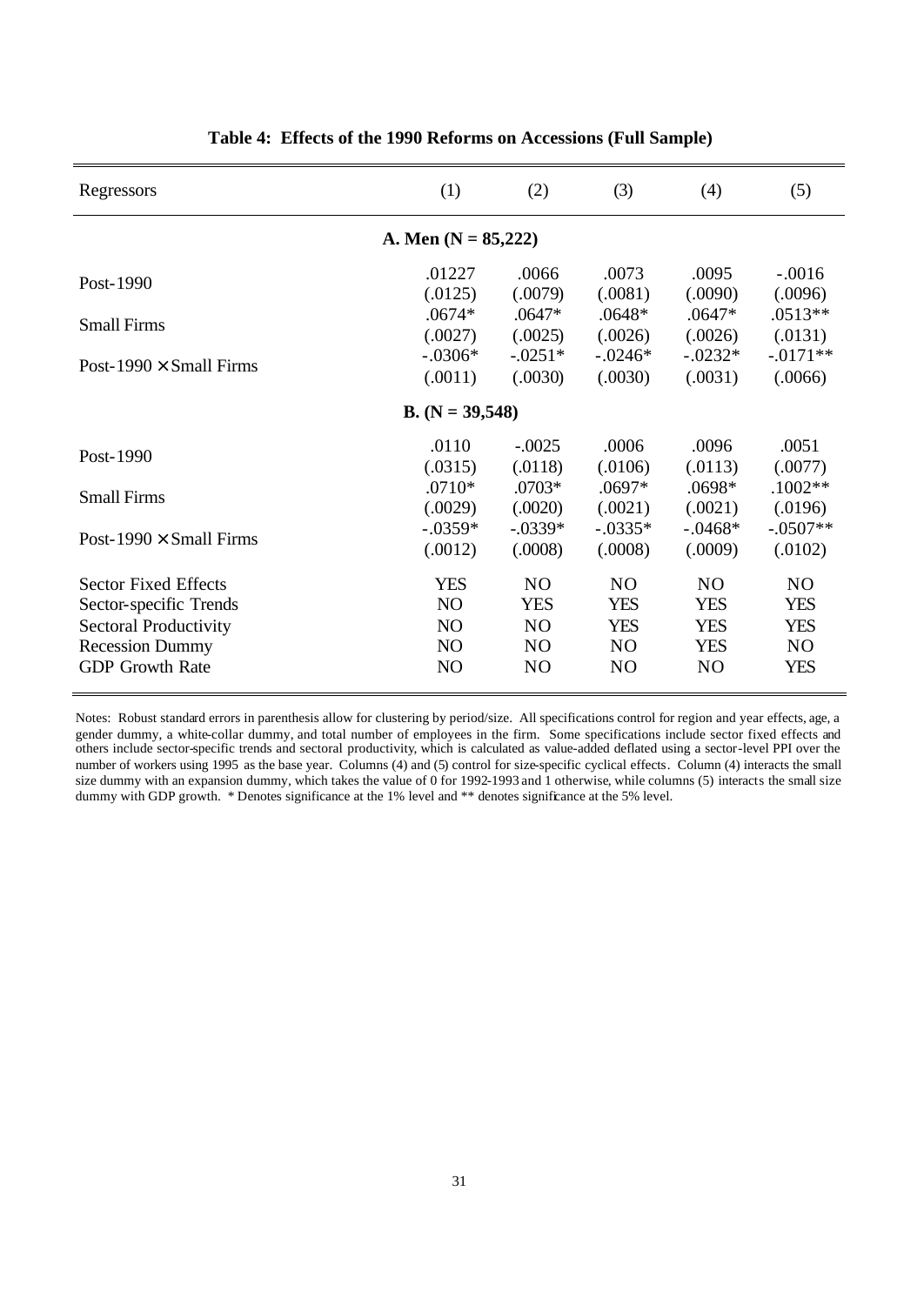| Regressors                                                         | (1)                           | (2)            | (3)        | (4)        | (5)            |  |  |
|--------------------------------------------------------------------|-------------------------------|----------------|------------|------------|----------------|--|--|
| A. Men ( $N = 11,232$ )                                            |                               |                |            |            |                |  |  |
| <b>Regulated Sector</b>                                            | $-.0207$                      | $-33.67$       | $-33.84$   | $-33.26$   | $-34.85$       |  |  |
|                                                                    | (.0313)                       | (38.29)        | (37.02)    | (38.10)    | (35.91)        |  |  |
| Post-1990                                                          | .0016                         | .0077          | .0082      | .0110      | .0137          |  |  |
|                                                                    | (.0210)                       | (.0398)        | (.0381)    | (.0430)    | (.0332)        |  |  |
| <b>Small Firms</b>                                                 | $.0404*$                      | $.0418*$       | .0419*     | $.0418*$   | .0547*         |  |  |
|                                                                    | (.0030)                       | (.0030)        | (.0030)    | (.0030)    | (.0134)        |  |  |
| Post-1990 $\times$ Small Firms                                     | $-.0064$                      | $-.0089**$     | $-.0089**$ | $-.0331*$  | $-.0162**$     |  |  |
|                                                                    | (.0029)                       | (.0039)        | (.0039)    | (.0040)    | (.0064)        |  |  |
|                                                                    | $.0178*$                      | .0125          | .0176      | .0175      | .0102          |  |  |
| Post-1990 $\times$ Regulated Sector                                | (.0024)                       | (.0458)        | (.0445)    | (.0495)    | (.0423)        |  |  |
|                                                                    | $.0362*$                      | .0383**        | .0389**    | .0386**    | .0046          |  |  |
| Small Firms $\times$ Regulated Sector                              | (.0093)                       | (.0118)        | (.0117)    | (.0118)    | (.0173)        |  |  |
| Post-1990 $\times$ Small Firms $\times$                            | $-0.0120**$                   | $-.0148$       | $-0.0161$  | .0143      | .0031          |  |  |
| <b>Regulated Sector</b>                                            | (.0042)                       | (.0114)        | (.0110)    | (.0116)    | (.0092)        |  |  |
|                                                                    | <b>B.</b> Women $(N = 5,581)$ |                |            |            |                |  |  |
| Regulated sector                                                   |                               |                |            |            |                |  |  |
| Post-1990                                                          | $.0472**$                     | .0366          | .0372      | .0562      | .0409          |  |  |
|                                                                    | (.0141)                       | (.0215)        | (.0212)    | (.0252)    | (.0279)        |  |  |
| <b>Small Firms</b>                                                 | .0360*                        | .0378*         | .0378*     | .0378*     | .0684          |  |  |
|                                                                    | (.0012)                       | (.0017)        | (.0017)    | (.0017)    | (.0345)        |  |  |
| Post-1990 $\times$ Small Firms                                     | $-.0349*$                     | $-.0389*$      | $-.0388*$  | $-.0487*$  | $-.0557**$     |  |  |
|                                                                    | (.0017)                       | (.0014)        | (.0013)    | (.0011)    | (.0187)        |  |  |
| Post-1990 $\times$ Regulated Sector                                | $-.0575*$                     | $-.0355$       | $-.0318$   | $-.0594$   | $-.0618$       |  |  |
|                                                                    | (.0017)                       | (.0294)        | (.0292)    | (.0347)    | (.0390)        |  |  |
|                                                                    | $-0.0424*$                    | $-.0414*$      | $-.0412*$  | $-.0409*$  | $-.0719$       |  |  |
| Small Firms $\times$ Regulated Sector                              | (.0016)                       | (.0030)        | (.0028)    | (.0026)    | (.0442)        |  |  |
|                                                                    | .0685*                        | .0679*         | $.0675*$   | .0748*     | .0830*         |  |  |
| Post-1990 $\times$ Small firms $\times$<br><b>Regulated Sector</b> | (.0025)                       | (.0059)        | (.0054)    | (.0057)    | (.0218)        |  |  |
| <b>Sector Fixed Effects</b>                                        | <b>YES</b>                    | N <sub>O</sub> | NO         | NO         | N <sub>O</sub> |  |  |
| Sector-specific Trends                                             | N <sub>O</sub>                | <b>YES</b>     | <b>YES</b> | <b>YES</b> | <b>YES</b>     |  |  |
| <b>Sectoral Productivity</b>                                       | N <sub>O</sub>                | N <sub>O</sub> | <b>YES</b> | <b>YES</b> | <b>YES</b>     |  |  |
| <b>Recession Dummy</b>                                             | N <sub>O</sub>                | NO             | NO         | <b>YES</b> | NO.            |  |  |
| <b>GDP</b> Growth Rate                                             | N <sub>O</sub>                | N <sub>O</sub> | NO         | NO         | <b>YES</b>     |  |  |

**Table 5: Effects of the 1990 Reforms on Accessions (Regulation Sample)**

Notes: The regulation sample includes workers and firms in the retail, road transportation, electricity, telecommunications, air transportation and textile sectors. The retail, road transportation, electricity, and telecommunications are classified as regulated, while the air transportation and textile sectors are classified as unregulated. Robust standard errors in parenthesis allow for clustering by period/size. All specifications control for region and year effects, age, a gender dummy, a white-collar dummy, and total number of employees in the firm. Some specifications include sector fixed effects, while others include sector-specific trends and sectoral productivity, which is calculated as value-added deflated using a sector-level PPI over the number of workers using 1995 as the base year. Columns (4) and (5) control for size-specific cyclical effects. Column (4) interacts the small size dummy with an expansion dummy, which takes the value of 0 for 1992-1993 and 1 otherwise, while column (5) interacts the small size dummy with GDP growth. \* Denotes significance at the 1% level and \*\* denotes significance at the 5% level.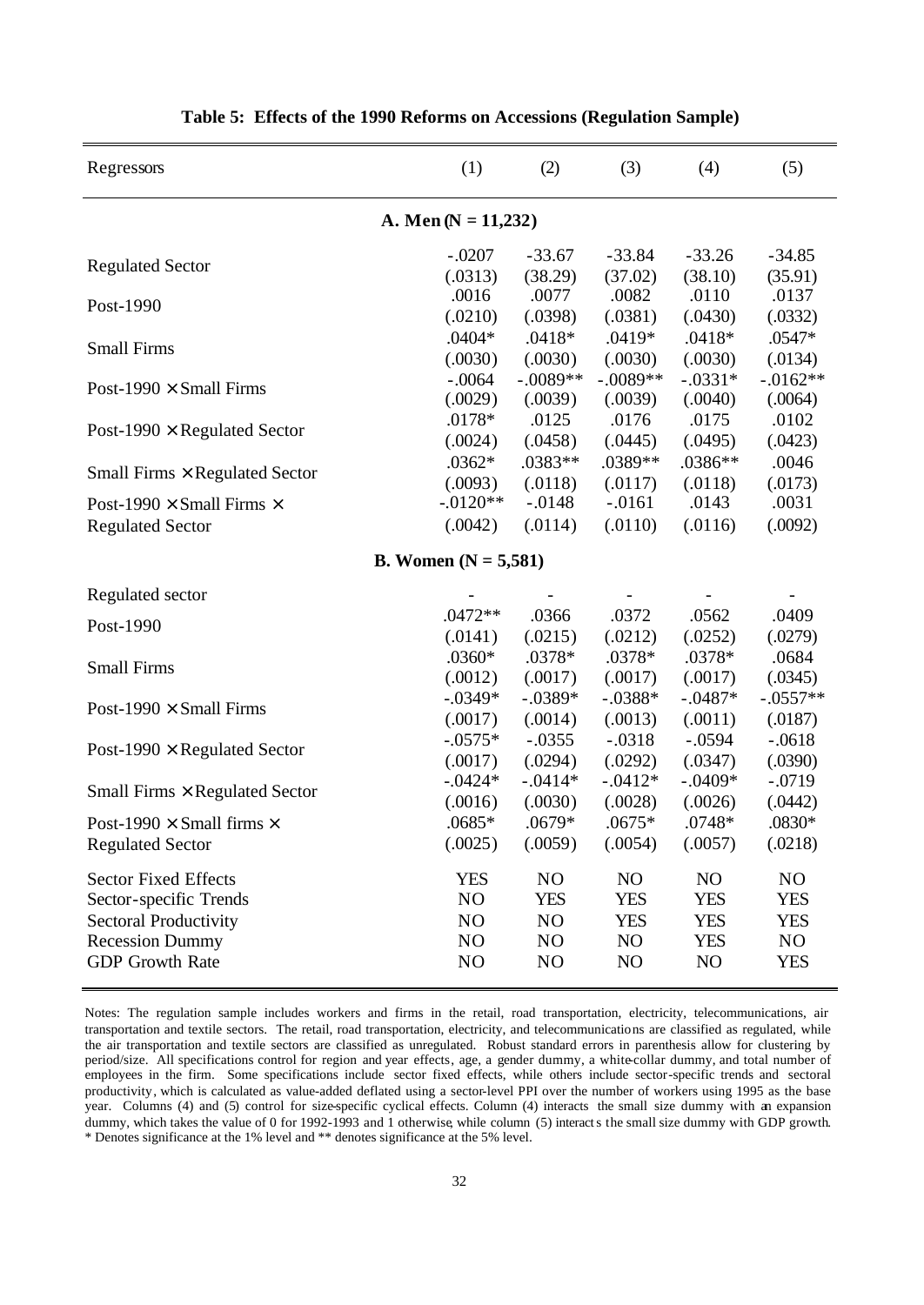| Regressors                      | (1)                                        | (2)                                          | (3)                                         | (4)                                          | (5)                                        |  |  |  |  |
|---------------------------------|--------------------------------------------|----------------------------------------------|---------------------------------------------|----------------------------------------------|--------------------------------------------|--|--|--|--|
| A. Men $(N = 85,222)$           |                                            |                                              |                                             |                                              |                                            |  |  |  |  |
| Post-1990<br><b>Small Firms</b> | $-.0258$<br>(.0150)<br>$.1161*$<br>(.0044) | $-.0262**$<br>(.0050)<br>$.1153*$<br>(.0044) | $-.0284*$<br>(.0047)<br>$.1155*$<br>(.0041) | $-.0254**$<br>(.0062)<br>$.1154*$<br>(.0041) | $-.0176$<br>(.0093)<br>$.1104*$<br>(.0095) |  |  |  |  |
| Post-1990 $\times$ Small Firms  | $-.0615*$                                  | $-.0607*$                                    | $-.0609*$                                   | $-.0551*$                                    | $-.0579*$                                  |  |  |  |  |
|                                 | (.0015)                                    | (.0022)                                      | (.0018)                                     | (.0018)                                      | (.0044)                                    |  |  |  |  |
|                                 | <b>B.</b> Women $(N = 39,548)$             |                                              |                                             |                                              |                                            |  |  |  |  |
| Post-1990                       | .0027                                      | $-.0113$                                     | $-.0063$                                    | .0074                                        | .0140                                      |  |  |  |  |
|                                 | (.0416)                                    | (.0132)                                      | (.0010)                                     | (.0104)                                      | (.0102)                                    |  |  |  |  |
| <b>Small Firms</b>              | $.1210*$                                   | $.1206*$                                     | $.1210*$                                    | $.1211*$                                     | .1708*                                     |  |  |  |  |
|                                 | (.0028)                                    | (.0025)                                      | (.0027)                                     | (.0026)                                      | (.0234)                                    |  |  |  |  |
| Post-1990 $\times$ Small Firms  | $-.0637*$                                  | $-.0623*$                                    | $-.0624*$                                   | $-.0861*$                                    | $-.0899*$                                  |  |  |  |  |
|                                 | (.0012)                                    | (.0028)                                      | (.0030)                                     | (.0032)                                      | (.0136)                                    |  |  |  |  |
| <b>Sector Fixed Effects</b>     | <b>YES</b>                                 | NO                                           | N <sub>O</sub>                              | N <sub>O</sub>                               | N <sub>O</sub>                             |  |  |  |  |
| Sector-specific Trenes          | N <sub>O</sub>                             | <b>YES</b>                                   | <b>YES</b>                                  | <b>YES</b>                                   | <b>YES</b>                                 |  |  |  |  |
| Sectoral Productivity           | N <sub>O</sub>                             | NO                                           | <b>YES</b>                                  | <b>YES</b>                                   | <b>YES</b>                                 |  |  |  |  |
| <b>Recession Dummy</b>          | N <sub>O</sub>                             | NO                                           | NO                                          | <b>YES</b>                                   | NO                                         |  |  |  |  |
| <b>GDP</b> Growth Rate          | N <sub>O</sub>                             | NO                                           | NO                                          | N <sub>O</sub>                               | <b>YES</b>                                 |  |  |  |  |

**Table 6: Effects of the 1990 Reforms on Separations (Full Sample)**

Notes: Robust standard errors in parenthesis allow for clustering by period/size. All specifications control for region and year effects, age, a gender dummy, a white-collar dummy, and total number of employees in the firm. Some specifications include sector fixed effects, while others include sector-specific trends and sectoral productivity, which is calculated as value-added deflated using a sector-level PPI over the number of workers using 1995 as the base year. Columns (4) and (5) control for size-specific cyclical effects. Column (4) interacts the small size dummy with an expansion dummy, which takes the value of 0 for 1992-1993 and 1 otherwise, while columns (5) interacts the small size dummy with GDP growth. \* Denotes significance at the 1% level and \*\* denotes significance at the 5% level.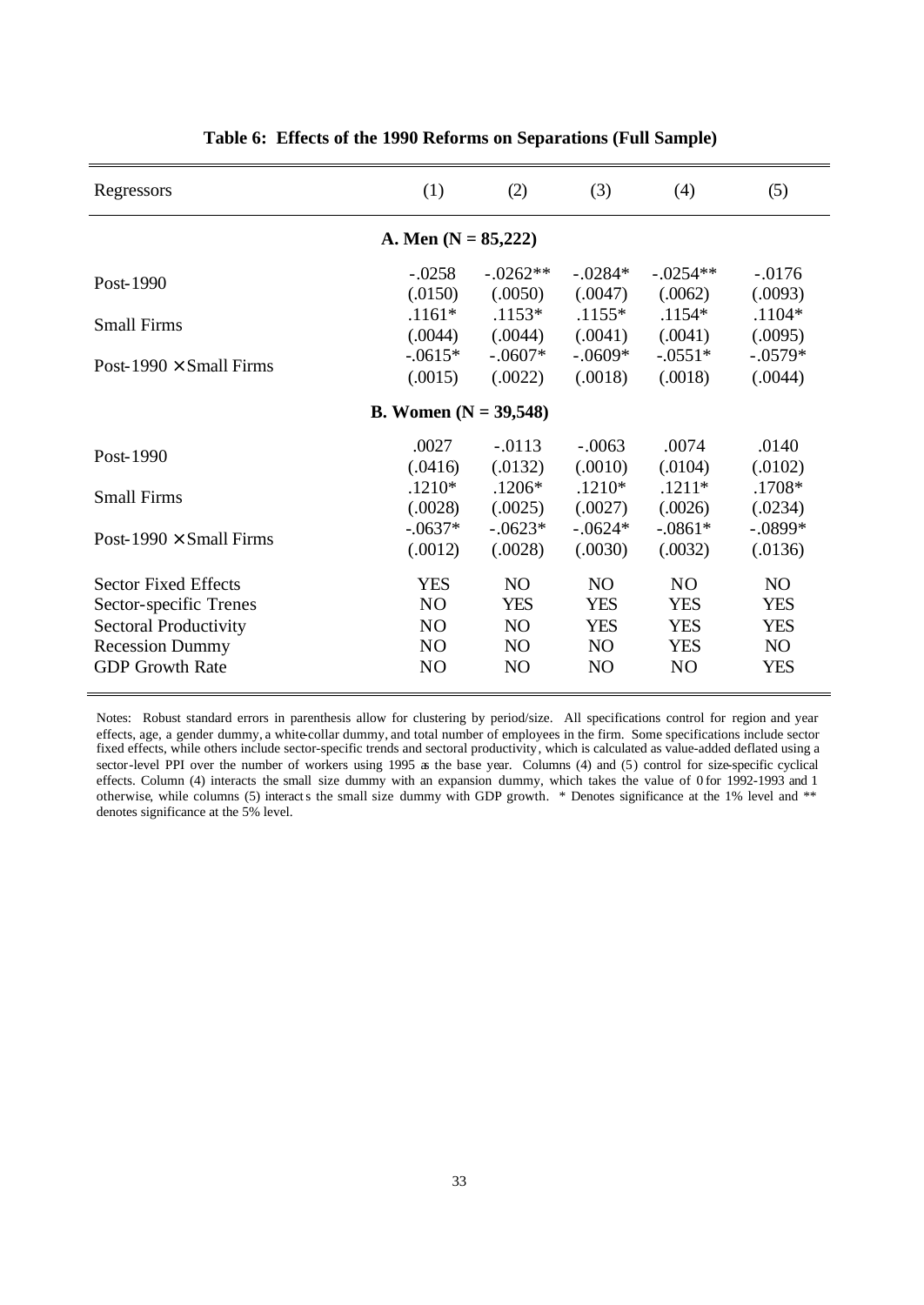| Regressors                              | (1)                           | (2)            | (3)            | (4)        | (5)            |  |  |  |
|-----------------------------------------|-------------------------------|----------------|----------------|------------|----------------|--|--|--|
| A. Men $(N = 11,232)$                   |                               |                |                |            |                |  |  |  |
| <b>Regulated Sector</b>                 | $-0.0132$                     | $-.9932$       | $-1.337$       | $-.1253$   | 1.71           |  |  |  |
|                                         | (.0363)                       | (10.02)        | (8.213)        | (8.478)    | (10.24)        |  |  |  |
| Post-1990                               | $-.1059*$                     | $-.0855*$      | $-.0844*$      | $-.0821*$  | $-.0805*$      |  |  |  |
|                                         | (.0203)                       | (.0177)        | (.0149)        | (.0158)    | (.0115)        |  |  |  |
| <b>Small Firms</b>                      | $.0426*$                      | $.0420*$       | $.0421*$       | $.0421*$   | .0388          |  |  |  |
|                                         | (.0088)                       | (.0090)        | (.0089)        | (.0089)    | (.0446)        |  |  |  |
| Post-1990 $\times$ Small Firms          | .0070                         | .0075          | .0076          | $.0272*$   | .0098          |  |  |  |
|                                         | (.0052)                       | (.0057)        | (.0057)        | (.0052)    | (.026)         |  |  |  |
|                                         | .0795*                        | .0516          | .0618**        | $.0672**$  | .0765**        |  |  |  |
| Post-1990 $\times$ Regulated Sector     | (.0022)                       | (.0280)        | (.0250)        | (.0271)    | (.0239)        |  |  |  |
|                                         | .0955*                        | .0907*         | $.0920*$       | .0913*     | .0898          |  |  |  |
| Small Firms $\times$ Regulated Sector   | (.0118)                       | (.013)         | (.0144)        | (.0142)    | (.0467)        |  |  |  |
| Post-1990 $\times$ Small Firms $\times$ | $-.0777*$                     | $-.0696*$      | $-.072*$       | $-.0833*$  | $-.0699**$     |  |  |  |
| <b>Regulated Sector</b>                 | (.0037)                       | (.0086)        | (.0101)        | (.0102)    | (.0284)        |  |  |  |
|                                         | <b>B.</b> Women $(N = 5,581)$ |                |                |            |                |  |  |  |
| <b>Regulated Sector</b>                 |                               |                |                |            |                |  |  |  |
| Post-1990                               | $-.0077$                      | $-0.0219$      | $-.0218$       | $-.0218$   | $-.0113$       |  |  |  |
|                                         | (.0189)                       | (.0203)        | (.0205)        | (.0188)    | (.0329)        |  |  |  |
| <b>Small Firms</b>                      | .0930*                        | .0928*         | .0928*         | .0929*     | .0986**        |  |  |  |
|                                         | (.0027)                       | (.0027)        | (.0027)        | (.0027)    | (.0393)        |  |  |  |
|                                         | $-.0499*$                     | $-.0489*$      | $-.0489*$      | $-.076*$   | $-.0522**$     |  |  |  |
| Post-1990 $\times$ Small Firms          | (.0017)                       | (.0008)        | (.0008)        | (.0009)    | (.0211)        |  |  |  |
|                                         | $-.0108$                      | .0065          | .0073          | .0329      | .0171          |  |  |  |
| Post-1990 $\times$ Regulated Sector     | (.0013)                       | (.0285)        | (.0262)        | (.0234)    | (.0463)        |  |  |  |
|                                         | $-.0293*$                     | $-.0369*$      | $-.0368*$      | $-.0366*$  | .0004          |  |  |  |
| Small Firms × Regulated Sector          | (.0053)                       | (.0038)        | (.0039)        | (.0032)    | (.0658)        |  |  |  |
| Post-1990 $\times$ Small Firms $\times$ | $.0184*$                      | .0299*         | .0298*         | $.0151**$  | .0098          |  |  |  |
| <b>Regulated Sector</b>                 | (.0018)                       | (.0058)        | (.0061)        | (.0054)    | (.0357)        |  |  |  |
| <b>Sector Effects</b>                   | <b>YES</b>                    | NO             | NO             | NO         | N <sub>O</sub> |  |  |  |
| Sector-specific Trends                  | N <sub>O</sub>                | <b>YES</b>     | <b>YES</b>     | <b>YES</b> | <b>YES</b>     |  |  |  |
| <b>Sectoral Productivity</b>            | NO                            | N <sub>O</sub> | <b>YES</b>     | <b>YES</b> | <b>YES</b>     |  |  |  |
| <b>Recession Dummy</b>                  | N <sub>O</sub>                | N <sub>O</sub> | NO             | <b>YES</b> | N <sub>O</sub> |  |  |  |
| <b>GDP</b> Growth Rate                  | NO                            | NO             | N <sub>O</sub> | NO         | <b>YES</b>     |  |  |  |

**Table 7: Effects of the 1990 Reforms on Separations (Regulation Sample)**

Notes: The regulation sample includes workers and firms in the retail, road transportation, electricity, telecommunications, air transportation and textile sectors. The retail, road transportation, electricity, and telecommunications are classified as regulated, while the air transportation and textile sectors are classified as unregulated. Robust standard errors in parenthesis allow for clustering by period/size. All specifications control for region and year effects, age, a gender dummy, a white-collar dummy, and total number of employees in the firm. Some specifications include sector fixed effects, while others include sector-specific trends and sectoral productivity, which is calculated as value-added deflated using a sector-level PPI over the number of workers using 1995 as the base year. Columns (4) and (5) control for size-specific cyclical effects. Column (4) interacts the small size dummy with an expansion dummy, which takes the value of 0 for 1992-1993 and 1 otherwise, while columns (5) interacts the small size dummy with GDP growth. \* Denotes significance at the 1% level and \*\* denotes significance at the 5% level.